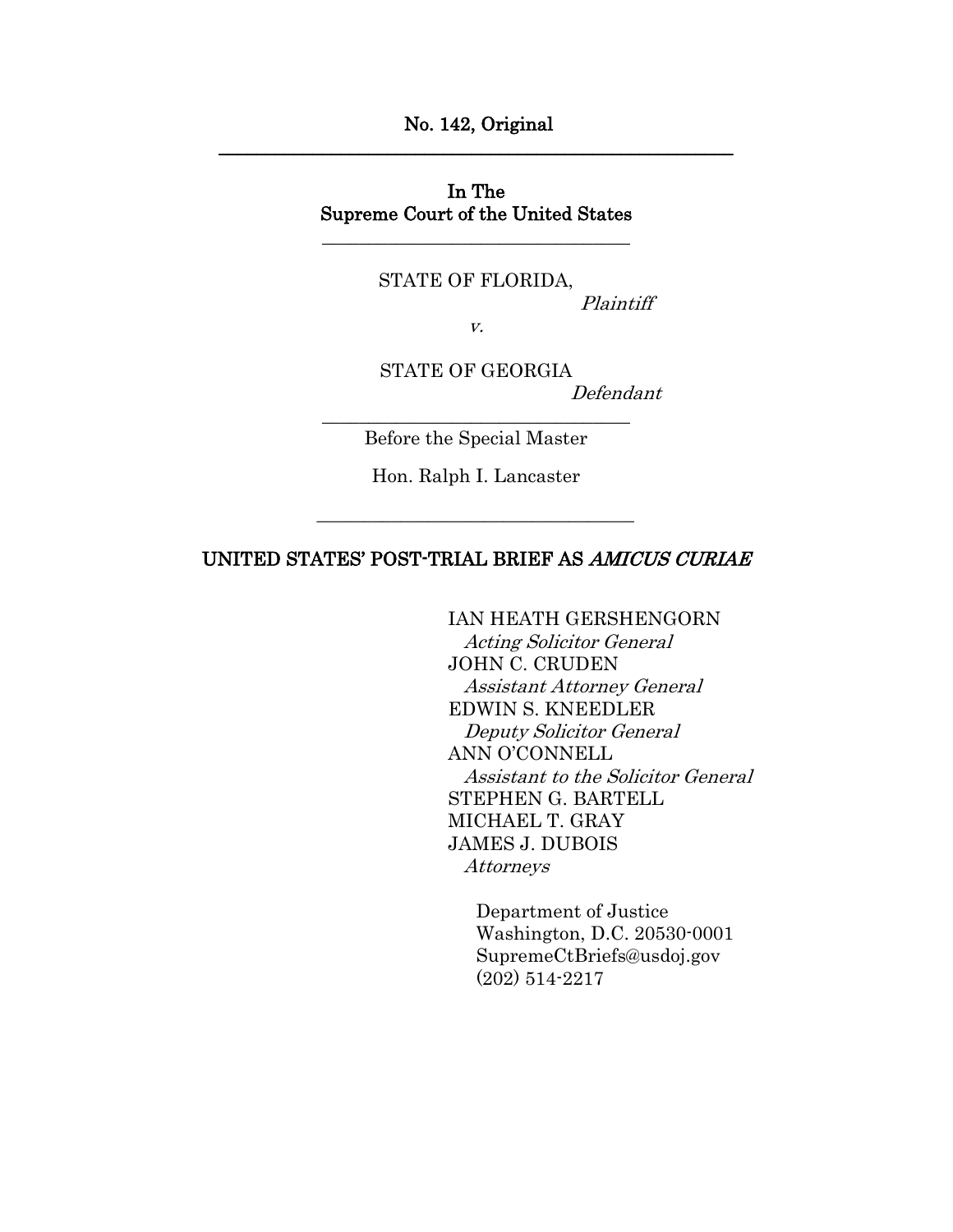# TABLE OF CONTENTS

# Page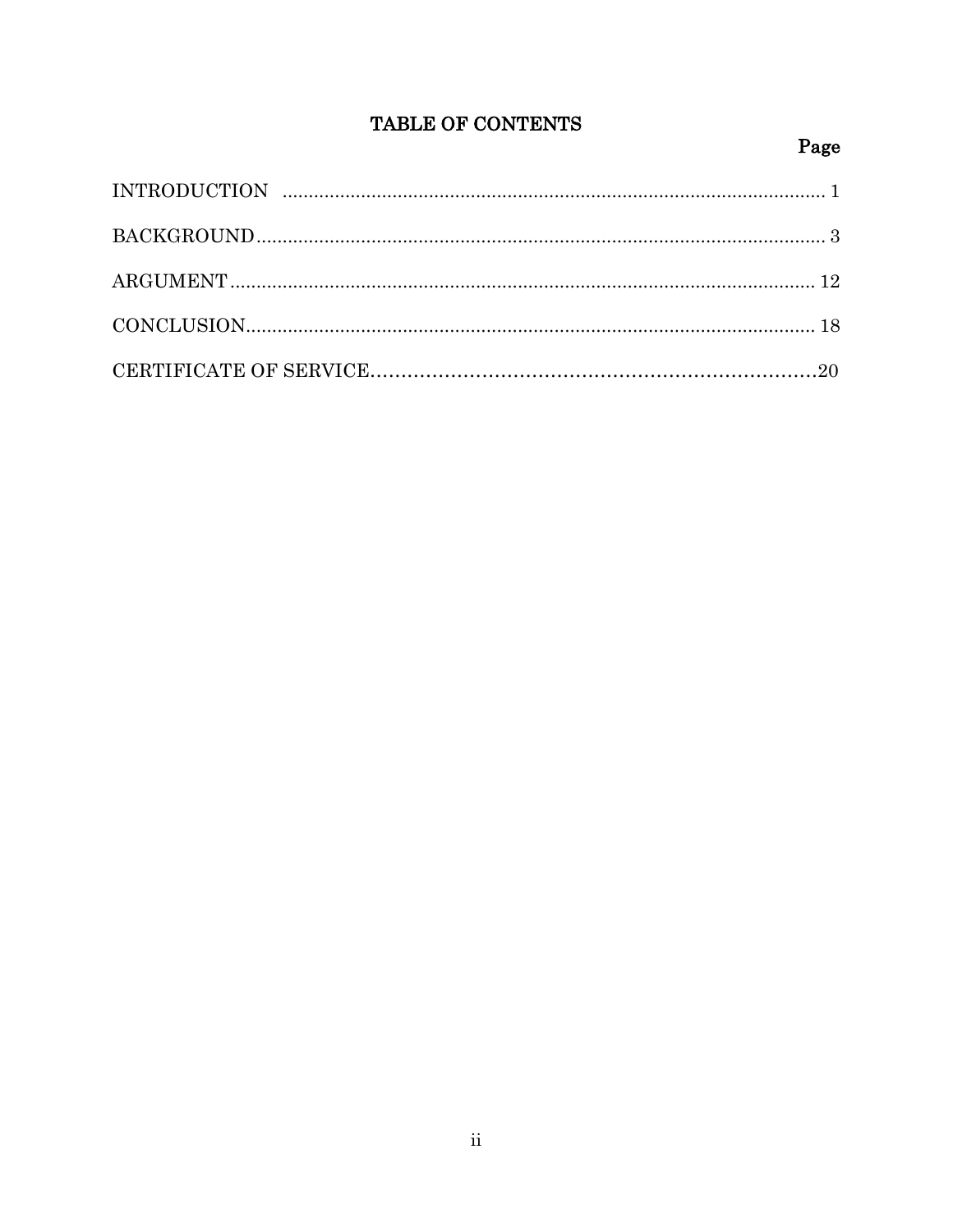# TABLE OF AUTHORITIES

## **Statutes**

| <b>Other Authorities</b> |  |
|--------------------------|--|
|                          |  |
|                          |  |
|                          |  |
|                          |  |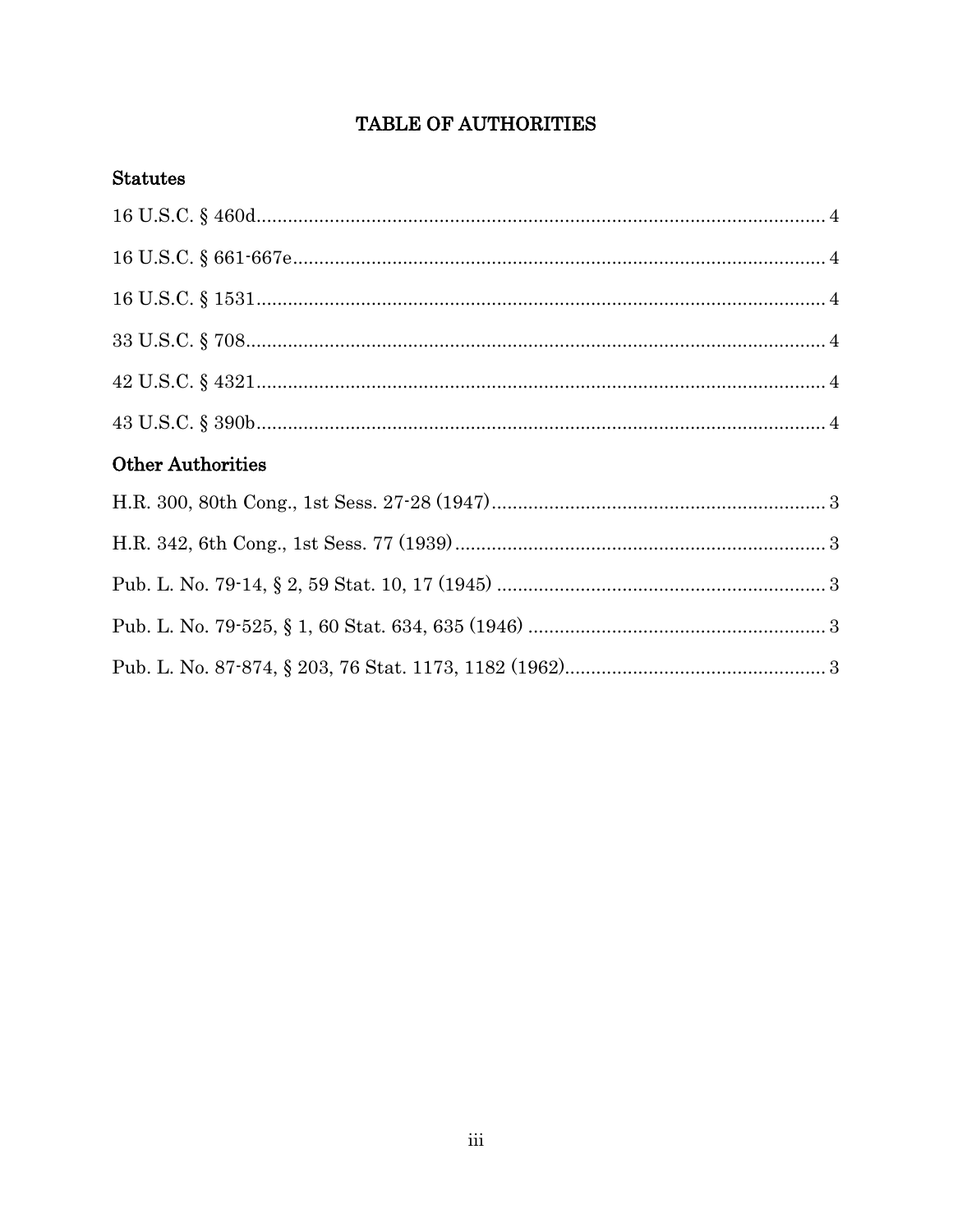### INTRODUCTION

The Special Master has requested that the United States file a brief as amicus curiae "addressing specifically the issue of the Army Corps of Engineers' operations in the ACF River Basin." At trial, the parties sharply disputed, with conflicting expert testimony, whether additional flow in the Flint River produced by a consumption cap on Georgia would increase the flow into the Apalachicola River or would instead be "offset" by the Corps' operation of the federal projects on the Chattahoochee River for their authorized purposes. In doing so, the parties relied on the Corps' 2012 Revised Interim Operating Plan, or RIOP, which currently governs the Corps' releases from Jim Woodruff Dam into the Apalachicola River. On December 8, 2016, the Corps released its final environmental impact statement ("FEIS") and Water Control Manual for the ACF Basin, which is expected to be published as available in the December 16, 2016, edition of the Federal Register, beginning a 30-day state and agency review period. In response, the Special Master requested that the United States also address "the extent to which (if at all) the FEIS and [Water Control Manual] materially changes the operations of the Corps as presented by the parties during the recently completed evidentiary hearing."

In this brief, we describe the Corps' current operating procedures under the RIOP and the proposed operations under the updated Water Control Manual. We explain generally how the Corps' operations would treat additional basin inflow under varying conditions. And we provide additional perspective on the likely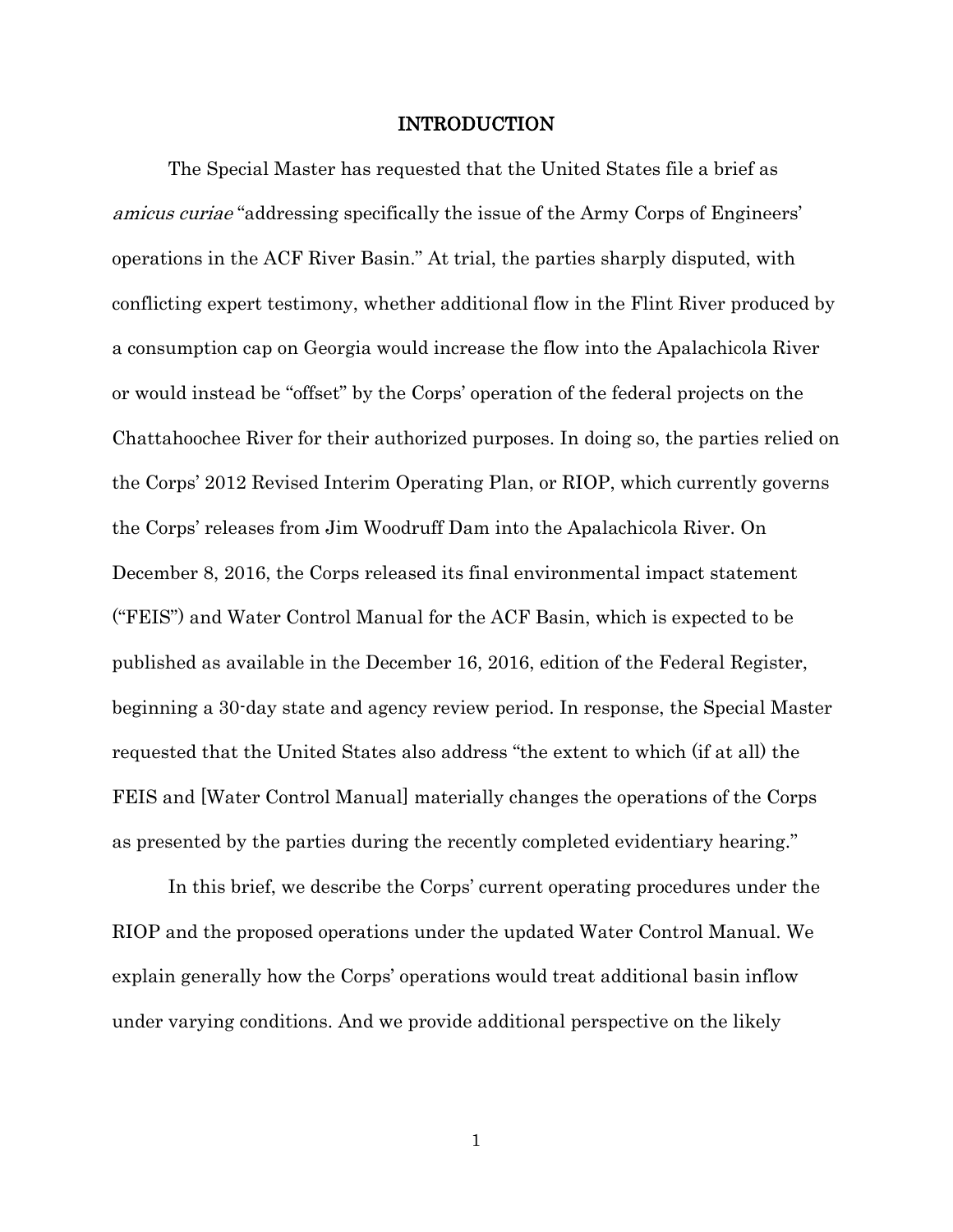consequences for flow regimes in the ACF basin based on the timing and duration of substantial additional basin inflow.

In short, a decrease from current consumption in Georgia that produces an increase in streamflow in the Flint River will increase the total "basin inflow" above Jim Woodruff Dam. Under the Corps' operating procedures—both current and proposed—an increase in basin inflow above Jim Woodruff Dam would result in either an increase of pass-through flow into the Apalachicola, no immediate increase of flow into the Apalachicola but additional storage of water in the federal projects, or both, depending on the month and the overall levels of the reservoirs. Except in flood conditions, additional basin inflow will generally benefit the Corps' ability to meet the federal project purposes and comply with the requirements of the Endangered Species Act ("ESA") and other federal statutes. Additional basin inflow would be expected to, in some measure, delay the onset of drought operations (in which releases to serve authorized purposes are reduced), extend the Corps' ability to meet all project purposes—including the 5,000 cfs minimum release from Jim Woodruff Dam—during an extended drought, and quicken the resumption of normal operations after a drought ends. Whether Florida has proven that a consumption cap on Georgia would produce enough additional basin inflow to make those likely benefits of sufficient magnitude and duration to remedy Florida's alleged harms and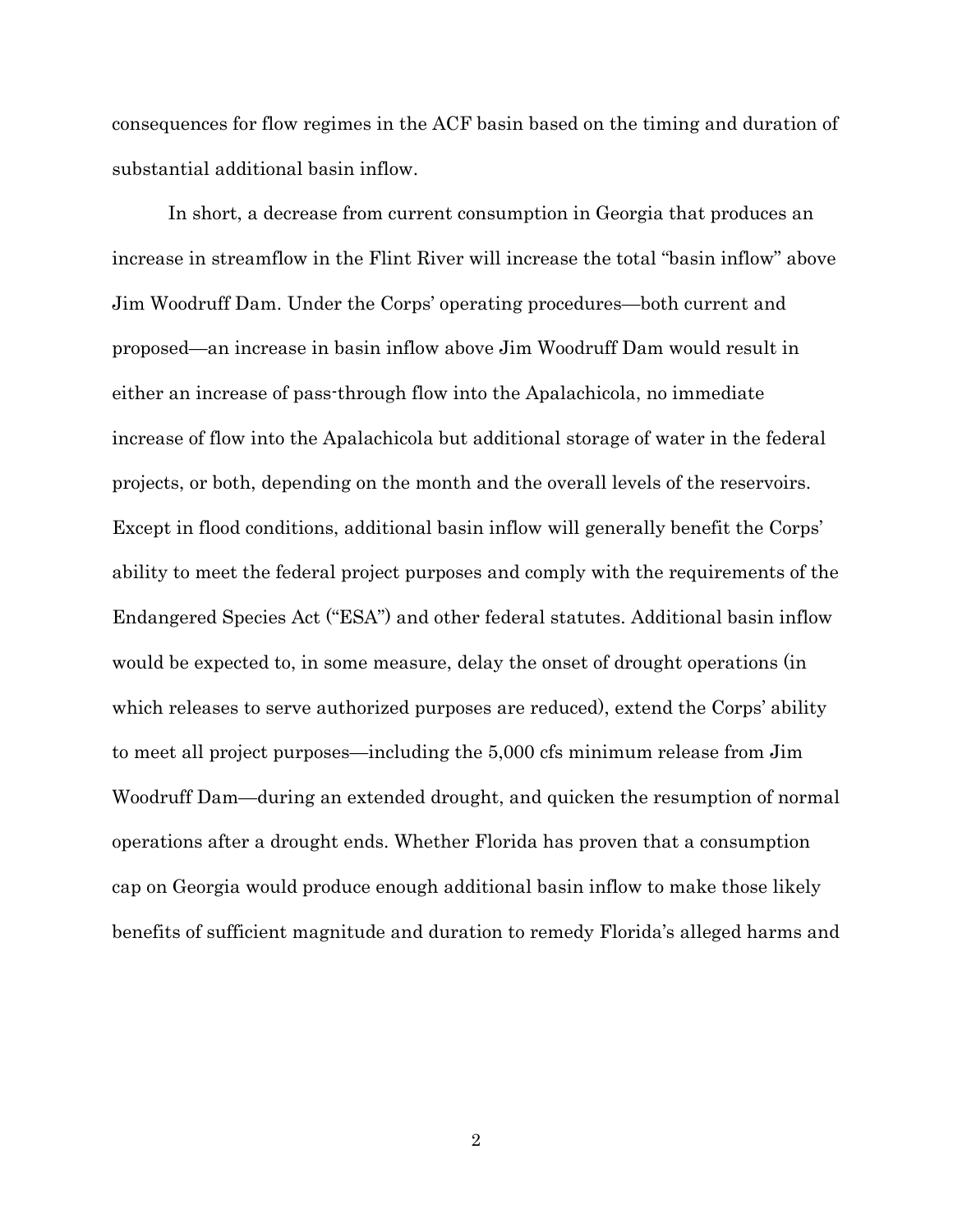justify the cost of the cap is a factual dispute for the Special Master, and ultimately the Supreme Court, to resolve.[1](#page-5-0)

### BACKGROUND

### I. Federal Projects in the ACF Basin

l

In 1939, the U.S. Army Corps of Engineers transmitted a report to Congress recommending development of the ACF Basin for multiple purposes, including navigation, hydroelectric power, national defense, commercial value of riparian lands, recreation, and industrial and municipal water supply. H.R. 342, 76th Cong., 1st Sess. 77 (1939). Congress approved the Corps' plan in the River and Harbor Act of 1945, Pub. L. No. 79-14, § 2, 59 Stat. 10, 17 (1945). In 1946, the Corps recommended several changes to the original plan, including moving one of the proposed hydropower generating dams and reservoirs further upstream from Atlanta to its eventual location in Buford, Georgia. H.R. 300, 80th Cong., 1st Sess. 27-28 (1947). Congress authorized the modified plan in the River and Harbor Act of 1946, Pub. L. No. 79-525, § 1, 60 Stat. 634, 635 (1946). In 1962, Congress authorized the construction of an additional dam at West Point, Georgia. See Flood Control Act of 1962, Pub. L. No. 87-874, § 203, 76 Stat. 1173, 1182 (1962).

<span id="page-5-0"></span><sup>1</sup> At the motion to dismiss stage, we explained that "in considering the shaping of the judgment and the adequacy of relief, the United States intends to lend its views and expertise to inform the Court of the line between relief that will prejudice the United States and relief that will not." We remain of the view that a cap on Georgia's consumption would not be likely to adversely affect the Corps' operations.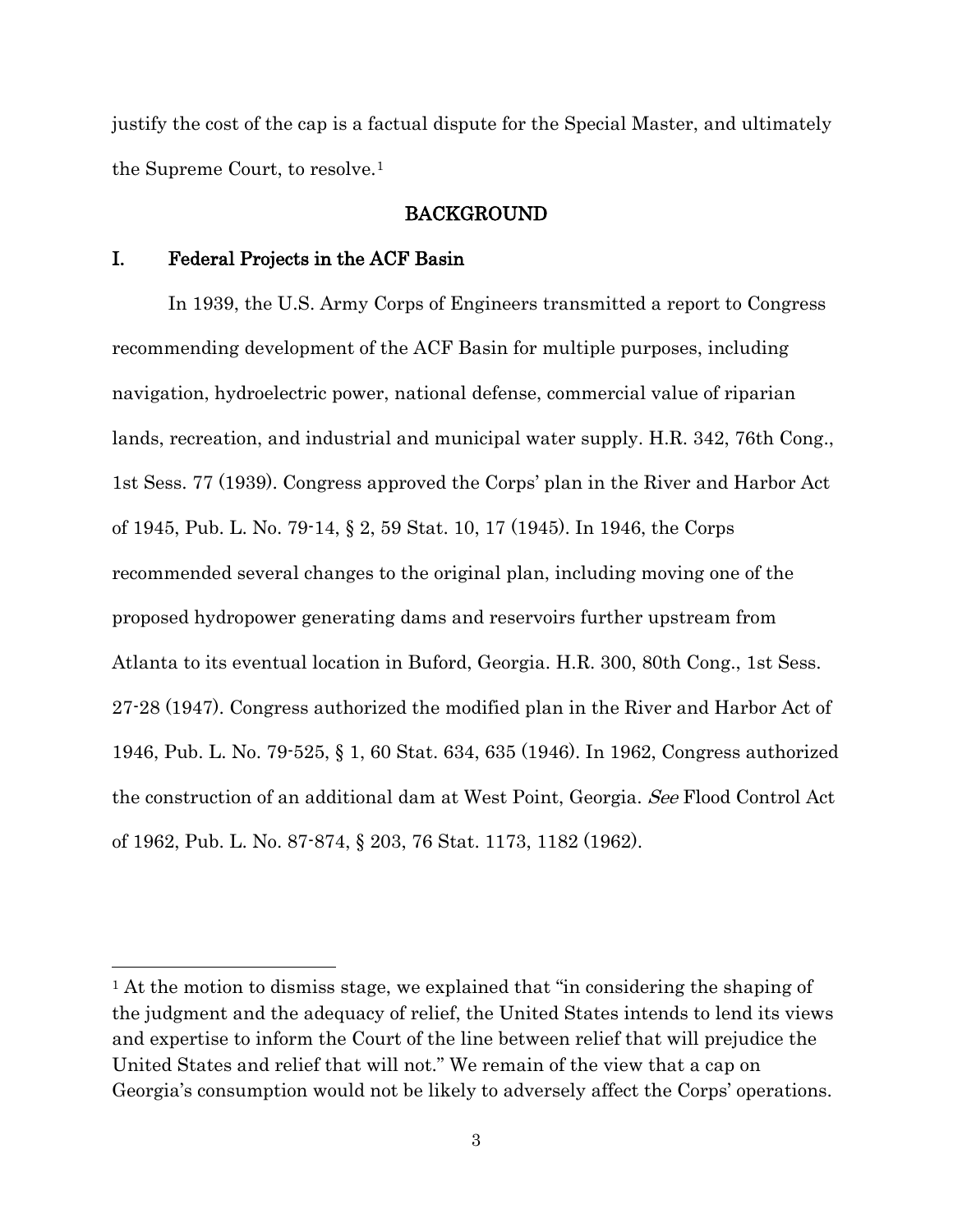The Corps currently operates five federal dams in the ACF Basin for the purposes authorized by Congress. The northernmost dam is Buford Dam, which is north of Atlanta and forms Lake Sidney Lanier. Next is West Point Dam, followed by Walter F. George Dam and then George W. Andrews Dam, each of which is located on the Chattahoochee along the Georgia-Alabama border. The southernmost dam is Jim Woodruff Dam, at the confluence of the Flint and Chattahoochee Rivers. Water is released from Jim Woodruff Dam into the Apalachicola River in Florida.

The Corps operates the system of dams in the ACF Basin pursuant to a Water Control Manual governing all projects in the Basin and separate reservoir regulation manuals for each individual dam. In addition to operating the dams to accomplish their congressionally authorized purposes, the Corps operates the system to comply with the ESA and other federal statutory requirements. See, e.g., 16 U.S.C. § 1531 et seq.; Water Supply Act of 1958, 43 U.S.C. § 390b; Fish & Wildlife Coordination Act of 1958, 16 U.S.C. § 661-667e; Flood Control Act of 1944, 16 U.S.C. § 460d; 33 U.S.C. § 708. The Corps is currently engaged in an administrative process for updating the Water Control Manual and the individual reservoir regulation manuals. *Id.* at 1. On December 16, 2016, the Corps will publish in the Federal Register its notice of availability of the FEIS as required by the National Environmental Policy Act of 1969, 42 U.S.C. § 4321 et seq.[2](#page-7-0) The Water

l

<sup>2</sup> The FEIS and Water Control Manual is currently available on the Corps' website at: http://www.sam.usace.army.mil/Missions/Planning-Environmental/ACF-Master-Water-Control-Manual-Update/ACF-Document-Library/.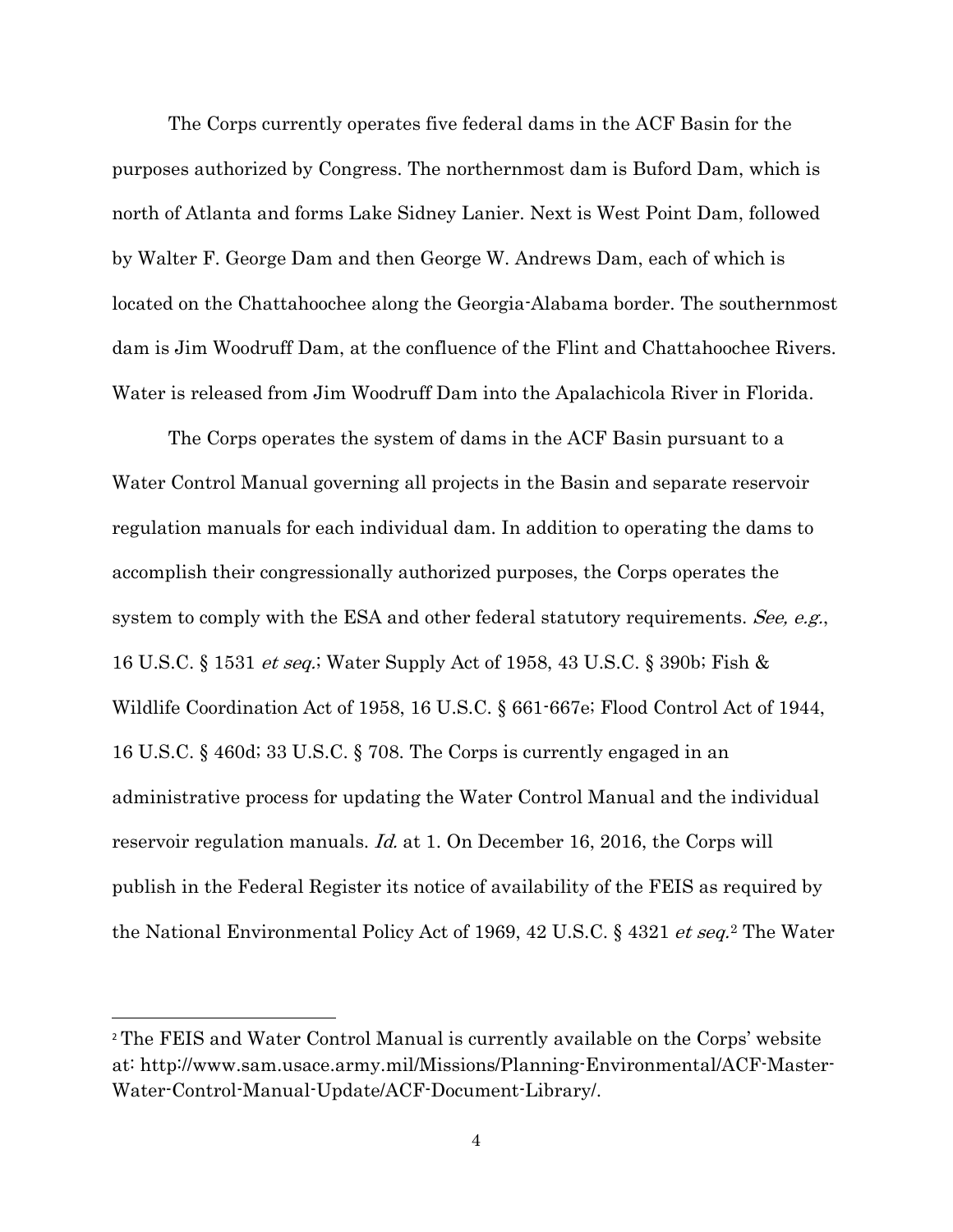Control Manual is not yet final, and publication in the Federal Register triggers a thirty-day review period by state and federal agencies. The Corps expects to issue a record of decision with final approval and implementation of a Water Control Manual by March 2017.

#### II. Corps Operating Procedures

Since 2012, the Corps has made decisions regarding the releases from Jim Woodruff Dam using the RIOP. The RIOP is summarized and explained at various places in the record; here we refer to the May 2012 Biological Opinion, before the Court as JX072, and the Corps' draft EIS for the water control manual revision, at JX124. The proposed Water Control Manual ("proposed Manual") was developed by the Corps, then examined in consultation with the Fish and Wildlife Service in its September 2016 Biological Opinion, JX168. If the Water Control Manual is adopted in the form recently proposed, the Corps' operating procedures would change as set forth below. The summary of the proposed operations under the proposed Manual is based on the FEIS and Manual, referred to in note 2 above, and the September 2016 Biological Opinion, at JX168.

#### A. The RIOP

<span id="page-7-0"></span>The RIOP, adopted in May 2012, has guided the Corps' coordinated operations and releases from the system to produce flows from Jim Woodruff Dam as established in the RIOP. The RIOP sets the minimum flow from Jim Woodruff Dam under varying conditions, as well as the maximum fall rate, which is the daily vertical drop in river stage. The RIOP keys the Corps' release decisions from the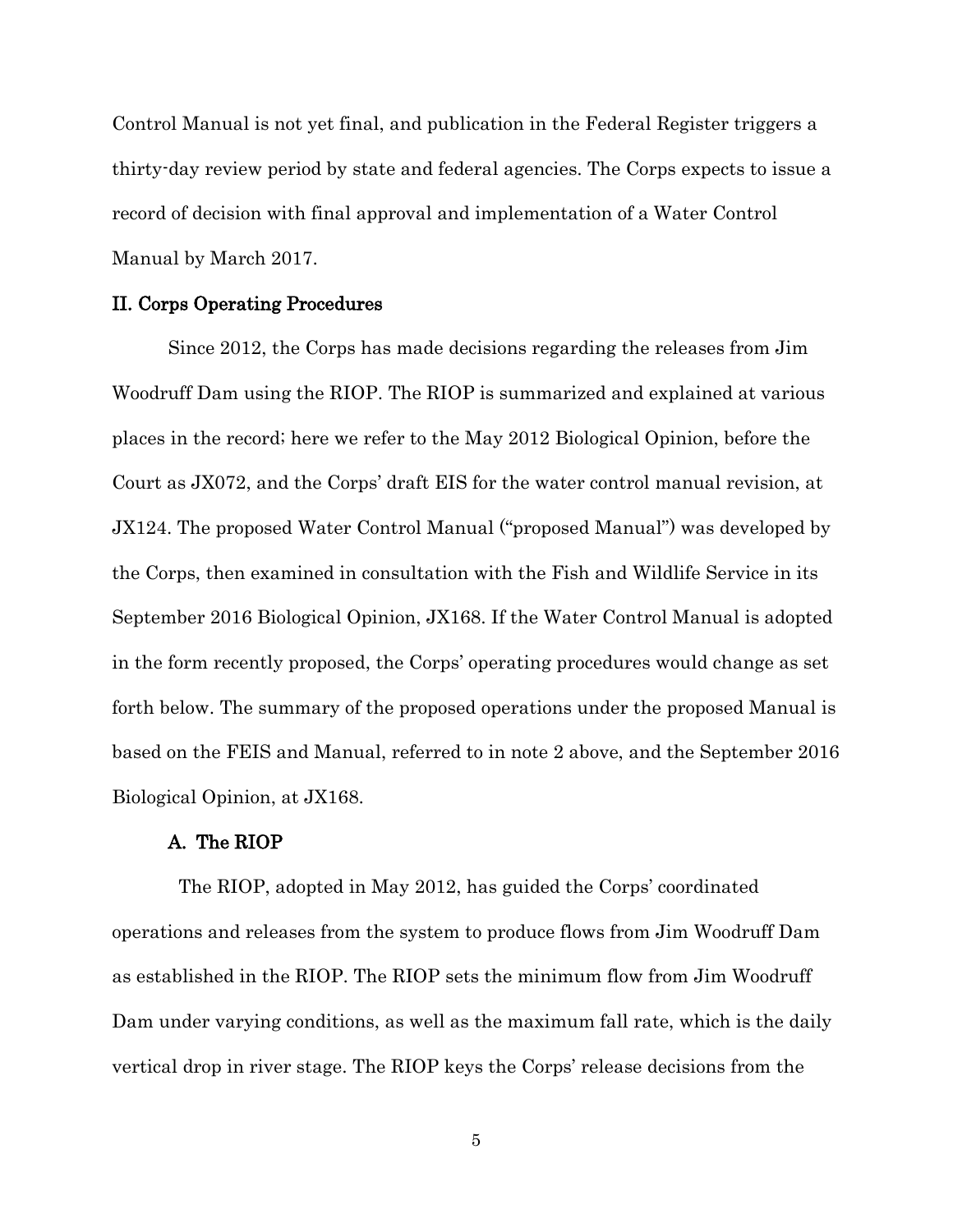upstream reservoirs necessary to achieve the Woodruff Dam flows to three variables: the time of year, the combined amount of water in the Corps' reservoirs, and the current basin inflow.

There are three seasons under the RIOP—spawning (March-May), nonspawning (June-November), and winter (December-February). In general, the guide curves of the RIOP (and the proposed Manual), which represent the desired surface elevation of the reservoirs at a given point in time, prescribe lower reservoir levels in the winter for flood control capacity, and higher levels in the summer. The refill period begins in late winter and into the "spawning season" and the drawdown period is in the fall.

The amount of usable water in the system is the second factor governing the Corps' release decisions. Each of the three reservoirs with significant storage capacities—Lake Sidney Lanier, West Point Lake, and Walter F. George Lake—are divided into storage pools that are distinguished by their elevation above sea level. At the top of Lake Lanier and West Point Lake is flood storage, which is usually empty, and at the bottom of all three reservoirs is the inactive pool, which is generally not used to meet project purposes.[3](#page-9-0) In the middle is the conservation storage pool, which is used to meet all project purposes other than flood risk management. The conservation storage pool in each of the individual storage

l

<sup>3</sup> Walter F. George Lake does not have a formally designated flood control pool, but the Corps has historically drawn down that lake as well to provide capacity for flood risk management in the winter months.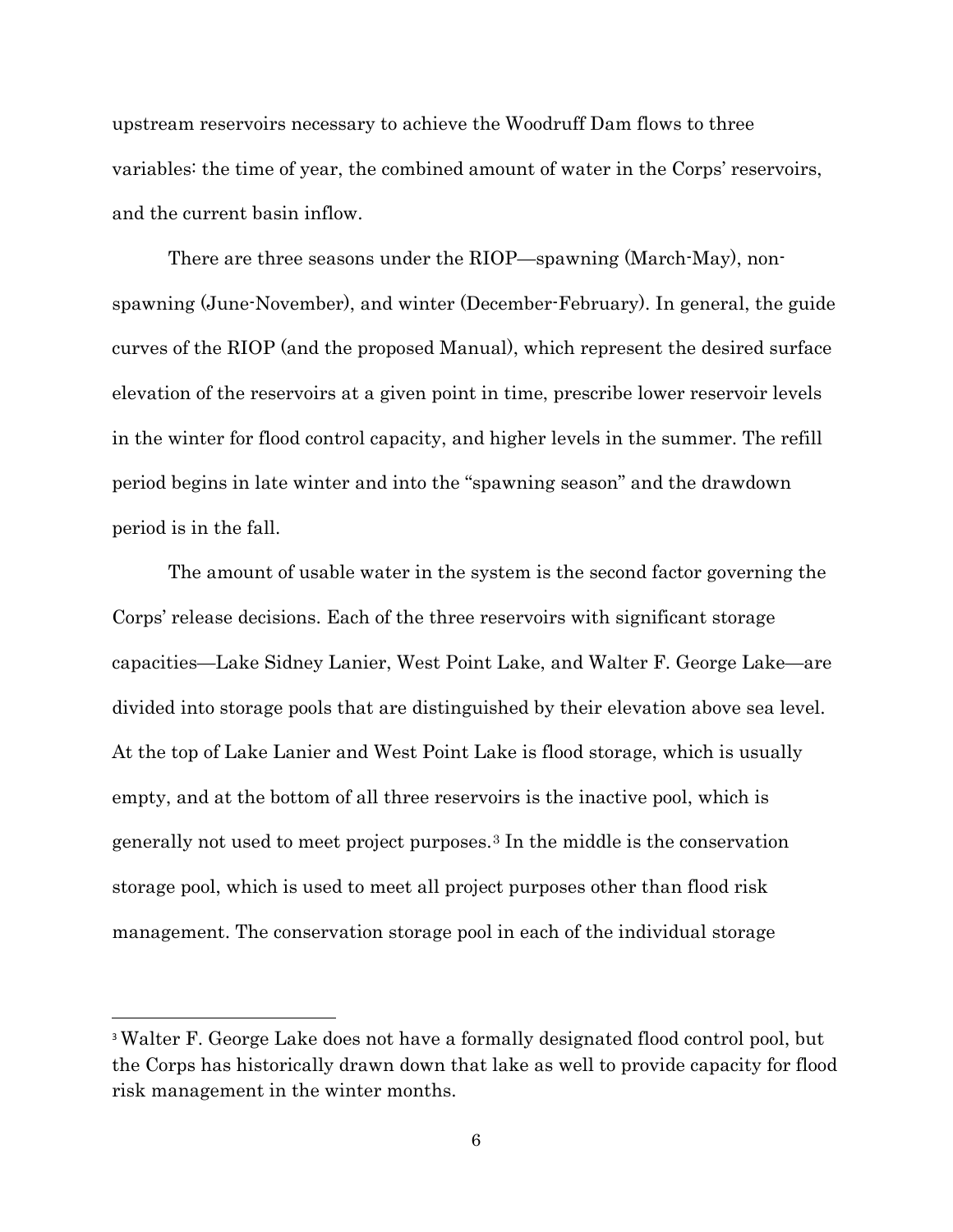reservoirs is divided into four operational zones. The zones are based on the elevation of the water level and the time of year. FEIS 5-52 to 5-54.

Because the Corps operates its reservoirs as an integrated system, it uses what is called "Composite Conservation Storage" to make decisions on releases under the RIOP. Composite Conservation Storage is calculated by combining the conservation storage—again, the storage pools used to meet project purposes—of Lake Lanier, West Point Lake, and W.F. George Lake. That system-wide Composite Conservation Storage is similarly divided into operational zones. FEIS at 5-55. The Composite Conservation Storage Zones are derived by adding the conservation storage available in each zone for each of the three storage reservoirs. Id. At any given time, the amount of the Composite Conservation Storage being used to store water is calculated by adding the existing levels of the three reservoirs together. That number is used to determine which of the Composite Conservation Storage Zones the system is in. Below Composite Conservation Storage Zone 4 is the Drought Zone (roughly equivalent to the inactive storage in Lake Lanier, West Point Lake, and Walter F. George Lake, plus Zone 4 storage in Lake Lanier).

<span id="page-9-0"></span>The third factor governing the Corps' release decisions is the basin inflow above Jim Woodruff Dam. "Basin inflow" is defined as the amount of water that would flow by Jim Woodruff Dam if all of the Corps' reservoirs were kept at their then-existing surface elevation. FEIS at 4-27. Basin inflow reflects the influences of reservoir evaporative losses, inter-basin water transfers, and consumptive water uses. FEIS at 4-27. Accordingly, basin inflow will vary as consumptive water use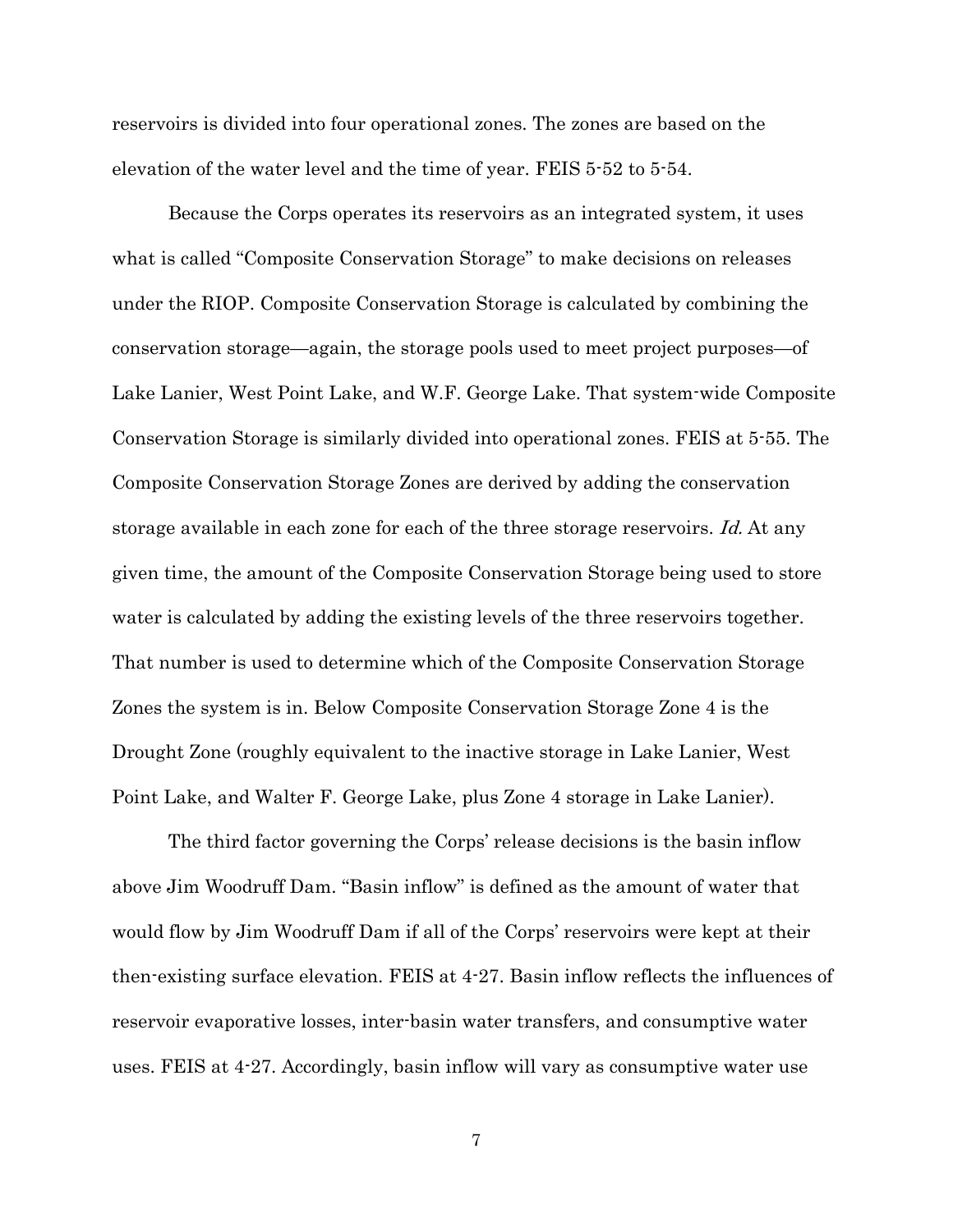rates change. The Corps estimates basin inflow daily, and the RIOP and proposed Manual both use a seven-day moving average of daily basin inflow calculations for daily release decisions.

The RIOP's minimum discharge schedule for Jim Woodruff Dam, applying those three factors, is summarized in the following table, which is in the record at JX124, Table 2.1-5.

Table 2.1-5. May 2012 RIOP for Jim Woodruff Lock and Dam, Apalachicola River Minimum Discharge from Woodruff Lock and Dam by Month and by Basin Inflow (BI) Rates

| <b>Months</b> | Composite<br>conservation<br>storage zone | <b>Basin inflow (BI)</b><br>(cfs) | <b>Releases from Jim</b><br><b>Woodruff Lock and Dam</b><br>(cfs) | <b>BI</b> available for<br>storage <sup>a</sup> |
|---------------|-------------------------------------------|-----------------------------------|-------------------------------------------------------------------|-------------------------------------------------|
| March-May     | Zones 1                                   | $\geq 34,000$                     | $\geq 25,000$                                                     | Up to 100% BI>25,000                            |
|               | and 2                                     | $\geq$ 16,000 and < 34,000        | $\geq$ 16.000+50% BI > 16.000                                     | Up to 50% BI>16,000                             |
|               |                                           | $\geq 5,000$ and < 16,000         | $\geq$ BI                                                         |                                                 |
|               |                                           | < 5.000                           | $\geq 5,000$                                                      |                                                 |
|               | $\mathsf{Zone}\ 3$                        | $\geq 39,000$                     | $\geq 25,000$                                                     | Up to 100% BI>25,000                            |
|               |                                           | $\geq$ 11,000 and < 39,000        | $\geq$ 11,000+50% BI > 11,000                                     | Up to 50% BI>11,000                             |
|               |                                           | $\geq 5,000$ and < 11,000         | $\geq$ BI                                                         |                                                 |
|               |                                           | < 5,000                           | $\geq 5,000$                                                      |                                                 |
| $June-$       | Zones 1, 2,                               | $\geq$ 22,000                     | $\geq 16,000$                                                     | Up to 100% BI>16,000                            |
| November      | and 3                                     | $\geq$ 10,000 and < 22,000        | $\geq$ 10,000+50% BI > 10,000                                     | Up to 50% BI>10,000                             |
|               |                                           | $\geq 5,000$ and < 10,000         | $\geq$ BI                                                         |                                                 |
|               |                                           | < 5,000                           | $\geq 5,000$                                                      |                                                 |
| December-     | Zones 1, 2,                               | $\geq 5,000$                      | $\geq 5,000$ (Store all BI $> 5,000$ )                            | Up to $100\%$ BI $> 5,000$                      |
| February      | and $3$                                   | < 5,000                           | $\geq 5,000$                                                      |                                                 |
| At all times  | Zone 4                                    | <b>NA</b>                         | $\geq 5,000$                                                      | Up to 100% BI > 5,000                           |
| At all times  | Drought Zone                              | NА                                | $\geq 4,500^{\rm b}$                                              | Up to $100\%$ BI $> 4,500$                      |

Sources: USACE, Mobile District 2012; USFWS 2012 Notes:

a Consistent with safety requirements, flood risk management purposes, and equipment capabilities.

<sup>b.</sup> Once composite conservation storage falls below top of Drought Zone, ramp-down to 4,500 cfs will occur at a rate of 0.25 ft/day.

The flow rates included in the table above are minimum flow rates and not targets. The Corps may release more than the minimum releases in the table as required to meet other project purposes, such as hydropower, or to maintain the fall rate, or in the interests of flood risk management. JX072 at 10.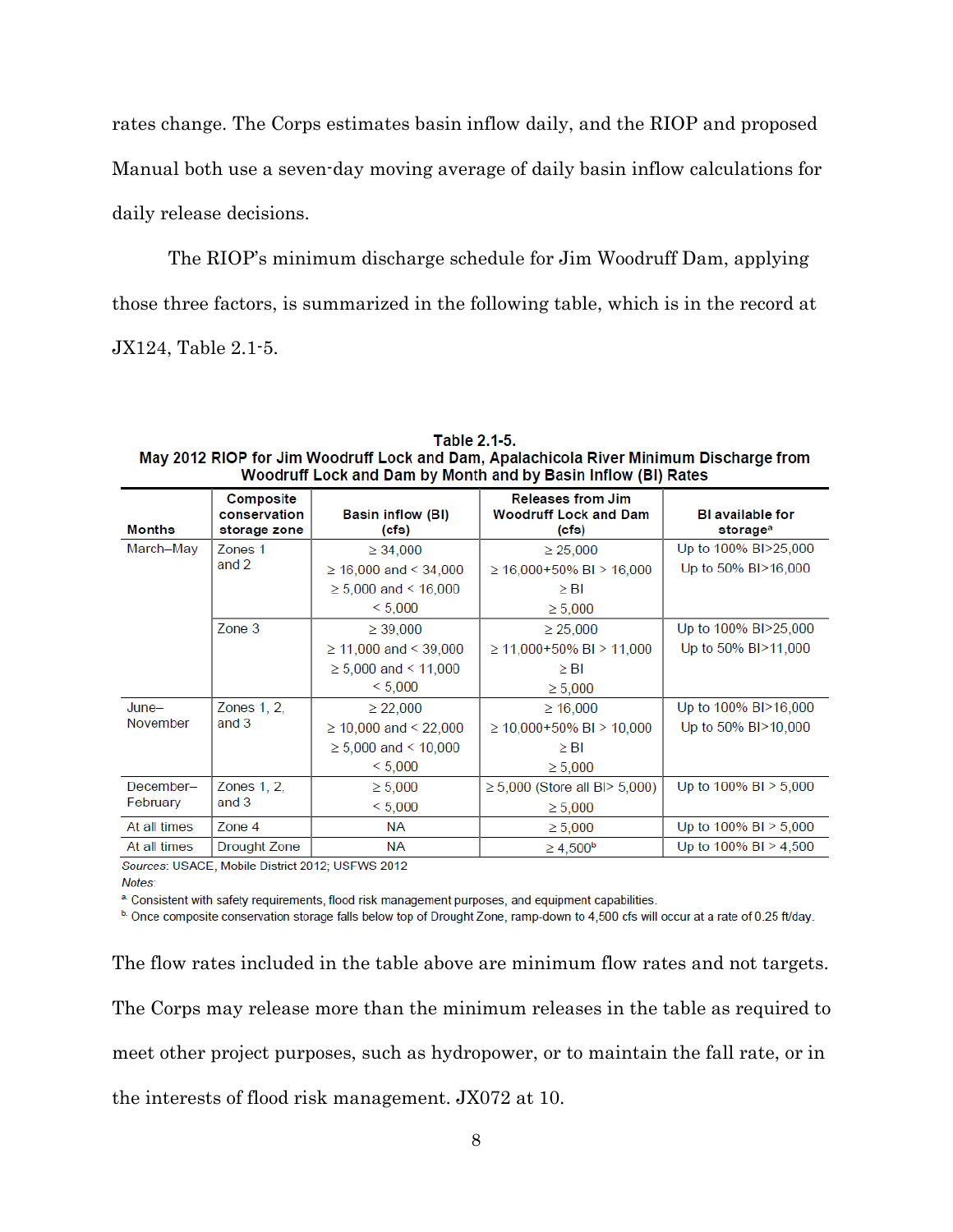Under the RIOP, the amount of water released and stored varies with basin inflow as long as the reservoirs remain in Composite Conservation Storage Zones 1- 3. Once the Composite Conservation Storage falls below the top of Zone 4, the Corps begins drought operations on the first of the following month. The term "drought operations" refers to more conservative operations that are intended to enable the Corps' to operate its reservoir projects more effectively as drought conditions arise. See FEIS at 6-99. Under drought operations, the Corps will maintain a minimum release from Jim Woodruff Dam of 5,000 cfs and may store up to 100% of basin inflow above that amount, regardless of season, until the Composite Conservation Storage leaves Zone 2 and enters Zone 1. During drought operations, maximum fall rates are suspended after the flow rate at Jim Woodruff Dam reaches 5,000 cfs, allowing the Corps, for example, to continue to store water after locally significant rainfall events raise the stage of the river. Fall rates under drought operations would be managed to match the fall rate of the basin inflow. The Corps may release more than the minimum required flow during drought operations, and to store less than 100% of basin inflow above 5,000 cfs to serve the project purposes. When composite conservation storage falls into the Drought Zone, the minimum release from Jim Woodruff Dam is 4,500 cfs and any basin inflow above 4,500 cfs can be stored.

Once Composite Conservation Storage rises to the bottom of Zone 1, normal operations under the RIOP resume. When the reservoir levels are at the top of Zone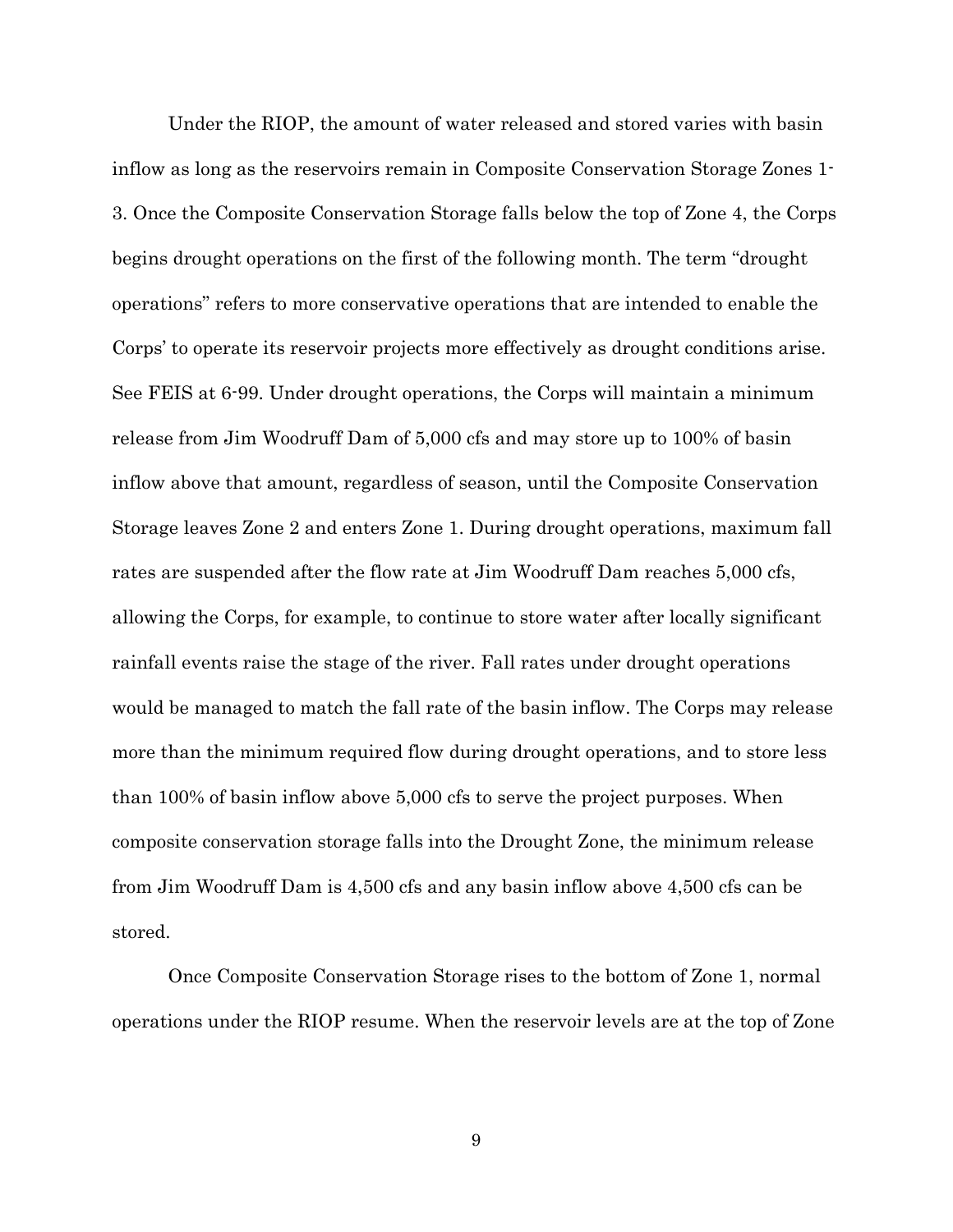1—the levels at which the Corps would ideally keep the reservoirs—any additional inflow is passed through to maintain empty space in the reservoirs for flood control.

### B. The Proposed Water Control Manual

The proposed Manual, if adopted in its current form, retains the same basic framework as the RIOP, with a few alterations.[4](#page-12-0) First, the Corps proposes to redefine both the action zones within each reservoir and the composite action zones. FEIS at 5-52. Second, drought operations will no longer begin at the top of Zone 4. Instead, on the first of each month the Corps will initiate drought operations if Composite Conservation Storage falls into Zone 3. Maximum fall rates are suspended after flow at Jim Woodruff Dam reached 5,000 cfs during drought operations. Finally, the proposed Manual also suspends the maximum fall rates in times of prolonged low flows even if drought operations are not triggered, defined to mean thirty consecutive days of Jim Woodruff releases of 7,000 cfs or lower. Fall rates under drought operations and prolonged low-flow operations would be managed to match the fall rate of the basin inflow.

The changes to drought operations in the proposed Manual reflect "a more proactive approach to conserve reservoir storage as drier conditions develop in the basin, while continuing to meet downstream commitments and needs." FEIS at 6-

l

<span id="page-12-0"></span><sup>4</sup> Those changes are part of a much larger suite of proposed changes to Corps' operations in the ACF Basin. For example, the Corps also proposes to provide additional water supply storage to Georgia in the Atlanta area, enhance the navigational capabilities of the system, and change the current hydropower generation schedule at Buford Dam during drought operations.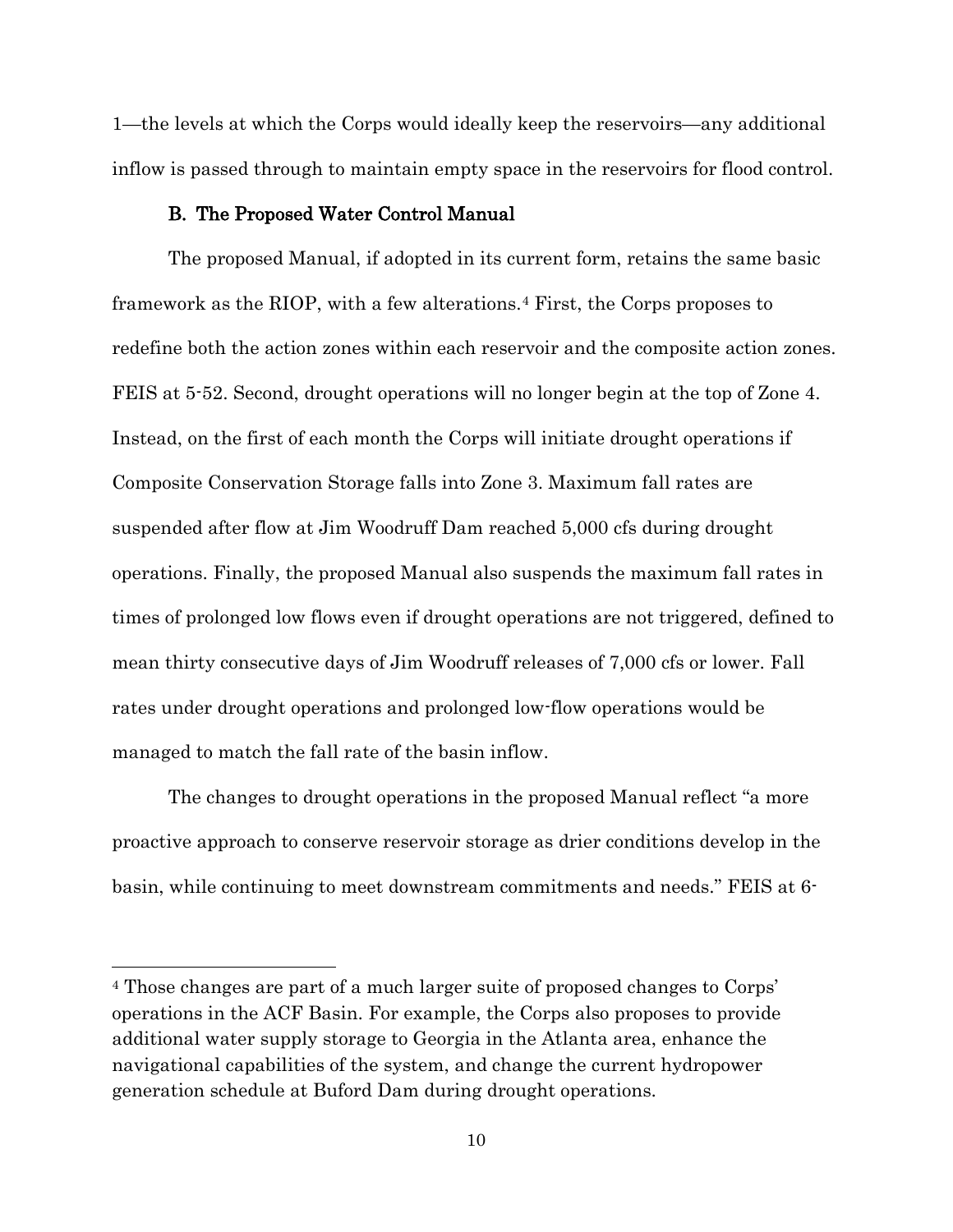99; see also FEIS at 6-99, table 6.1-13; FEIS at 6-102 to 6-103. The revised drought operations "could trigger slightly constrained operations more frequently and over slightly longer periods, and the extent of those constrained operations would gradually increase only as worsening drought conditions may dictate over time." Id. If adopted, the proposed Manual would trigger drought operations, and the flows they require, 11% more often than the RIOP. FEIS at 6-100. But the proposed Manual would also reduce the total amount of time the reservoirs are in zones 3 and 4, and "Composite Conservation Storage values for the reservoirs would tend to remain higher for a greater portion of the modeled period." FEIS at 6-102.

Overall, the proposed Manual is "likely to have no appreciable incremental effect on flow conditions in the Apalachicola River compared to the [RIOP]." Low flow periods would be increased somewhat, as under the proposed Manual, the percentage of days in which flows in the Apalachicola are greater than or equal to 6,000 cfs would be reduced from 95.8% to 95.3%. Conversely, the number of days in which the flows are greater than 12,000 and 16,000 cfs are expected to increase. FEIS at 6-93, Table 6.1-12.

Below is a table from the FEIS for the proposed Manual describing the proposed operational procedures for releases from Jim Woodruff Dam.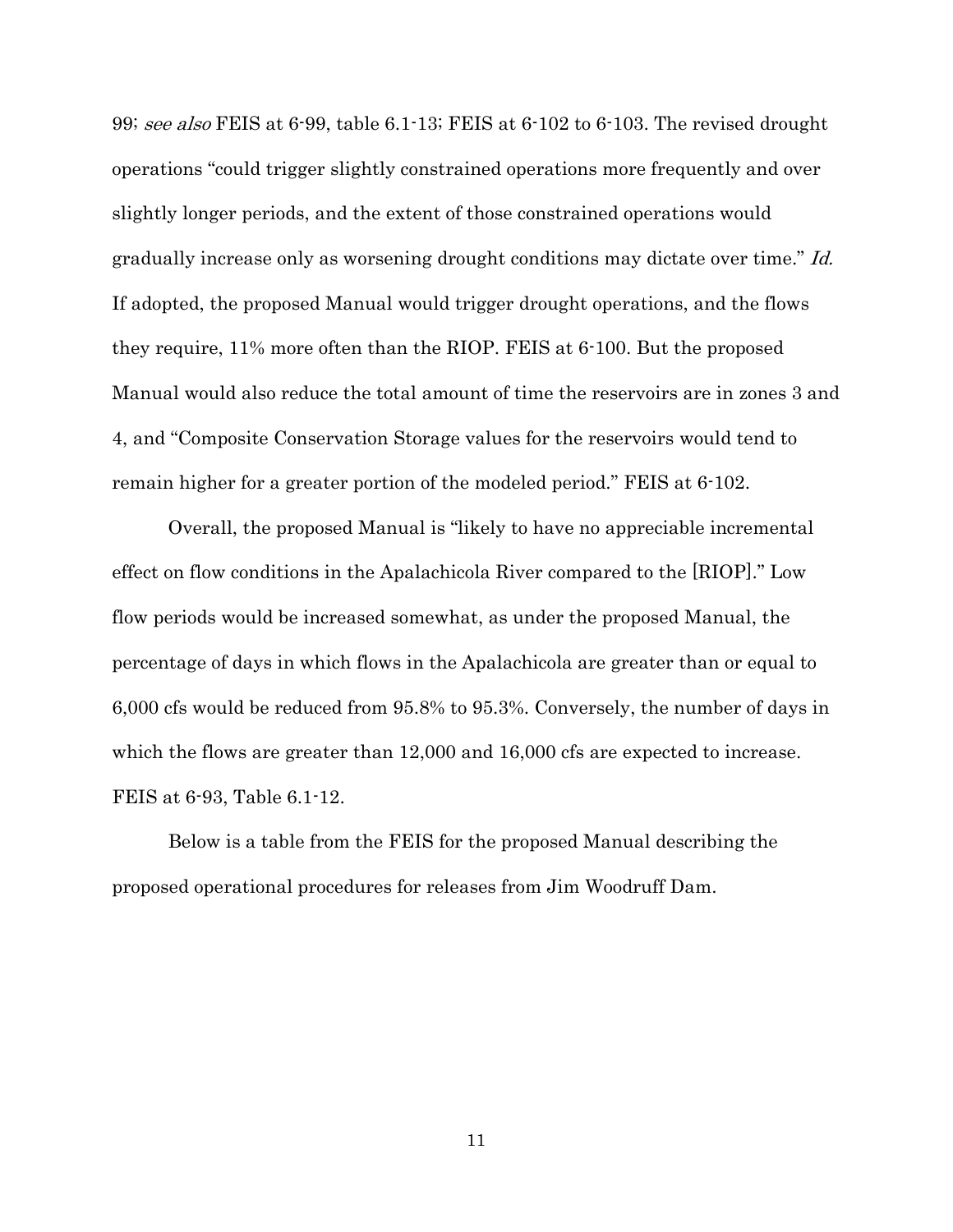#### **Table 5.4-3. Jim Woodruff Lock and Dam, Apalachicola River Minimum Discharge for Federally Listed Species by Month and by Basin Inflow Rates**

| <b>Months</b>           | <b>Composite</b><br><b>Conservation</b><br><b>Storage Zone</b> | <b>Basin Inflow</b><br>(cfs) | Min. Releases from Jim<br><b>Woodruff Lock and Dam</b><br>(cfs) | <b>Basin Inflow Available</b><br>for Storage <sup>a</sup> |
|-------------------------|----------------------------------------------------------------|------------------------------|-----------------------------------------------------------------|-----------------------------------------------------------|
| March-May               | Zones 1                                                        | $\geq 34,000$                | $= 25,000$                                                      | Up to 100% BI>25,000                                      |
|                         | and 2                                                          | $\geq$ 16,000 and < 34,000   | $= 16,000+50\% \text{ B}I > 16,000$                             | Up to 50% BI>16,000                                       |
|                         |                                                                | $\geq 5,000$ and < 16,000    | $=$ BI                                                          |                                                           |
|                         |                                                                | < 5,000                      | $= 5,000$                                                       |                                                           |
|                         | Zone 3                                                         | $\geq 39,000$                | $= 25,000$                                                      | Up to 100% BI>25,000                                      |
|                         |                                                                | $\geq$ 11,000 and < 39,000   | $= 11,000+50\%$ BI $> 11,000$                                   | Up to 50% BI>11,000                                       |
|                         |                                                                | $\geq 5,000$ and < 11,000    | $=$ BI                                                          |                                                           |
|                         |                                                                | < 5,000                      | $= 5,000$                                                       |                                                           |
| $June-$                 | Zones 1, 2,                                                    | $\geq$ 22,000                | $= 16,000$                                                      | Up to 100% BI>16,000                                      |
| November                | and 3                                                          | $\geq$ 10,000 and < 22,000   | $= 10,000+50\% \text{ B}I > 10,000$                             | Up to 50% BI>10,000                                       |
|                         |                                                                | $\geq 5,000$ and < 10,000    | $=$ BI                                                          |                                                           |
|                         |                                                                | < 5,000                      | $= 5,000$                                                       |                                                           |
| December-               | Zones 1, 2,                                                    | $\geq 5,000$                 | $= 5,000$                                                       | Up to $100\%$ BI $> 5,000$                                |
| February                | and 3                                                          | < 5,000                      | $= 5,000$                                                       |                                                           |
| If Drought<br>Triggered | Zone 3                                                         | <b>NA</b>                    | $= 5,000$                                                       | Up to $100\%$ BI $> 5,000$                                |
| At all times            | Zone 4                                                         | <b>NA</b>                    | $= 5,000$                                                       | Up to $100\%$ BI $> 5,000$                                |
| At all times            | Drought Zone                                                   | <b>NA</b>                    | $= 4.500b$                                                      | Up to $100\%$ BI $> 4,500$                                |

*Notes:*

a. Consistent with safety requirements, flood risk management purposes, and equipment capabilities.

b. Once composite conservation storage falls below the top of the Drought Zone, ramp down to a minimum release of 4,500 cfs at rate of 0.25 ft/day based on the USGS gage at Chattahoochee, Florida (02358000).

### ARGUMENT

As is evident from the RIOP and proposed Manual, whether the Corps will "offset" additional basin inflow from the Flint River by storing more water on the Chattahoochee River depends on the time of year and the Composite Conservation Storage Zone. For example, from June to November of a year in which flows are low but drought operations have not been triggered, any additional basin inflow between 5,000 and 10,000 cfs would generally be passed straight through to Florida. If, for example, the conservation measures advocated by Florida as part of a consumption cap actually resulted in an increased flow in the Flint River of 2,000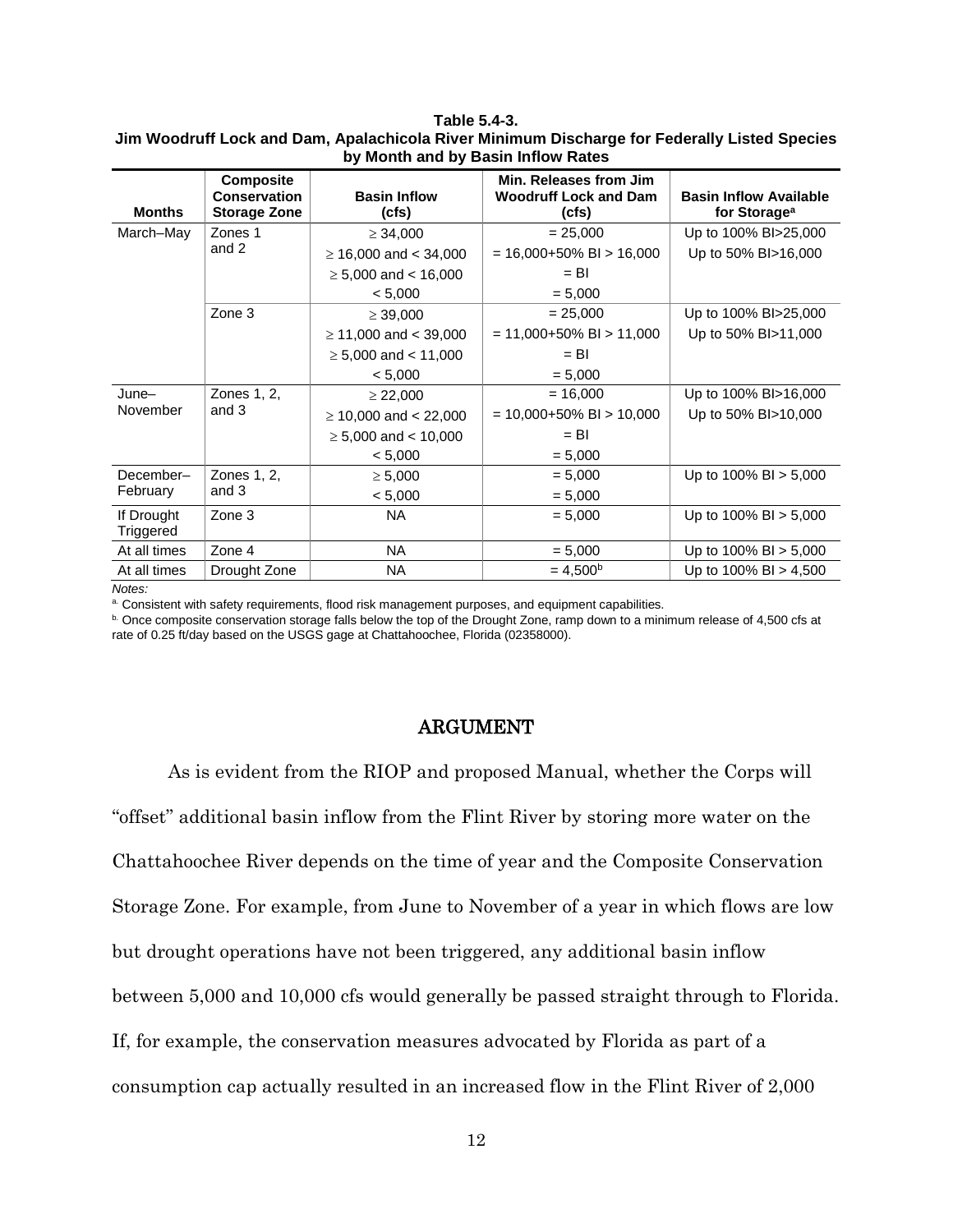cfs, see Pre-Filed Direct Testimony of David Sunding, Ph.D. at 44, Table 4, then flows into Florida would also increase by roughly that amount.[5](#page-15-0) On the other hand, if drought operations have begun, that same increased basin inflow at that same time of year would generally result in a net increase in storage upstream until drought operations ceased, maintaining flow into Florida of roughly 5,000 cfs.

We describe four scenarios below. In each scenario, we provide a snapshot of the basin at a particular point in time, with the focus on what the Corps' operational procedures will require for additional water produced at that time. The snapshots are useful to examine the impact of additional basin inflow as an individual operational matter. But they are hypotheticals to demonstrate and explain how the Corps' operational procedures work, not attempts to precisely quantify any particular effect on flows in the Apalachicola River from any particular amount of additional water in the Flint River. The Court has received significant expert testimony from both States attempting to model and quantify the effects on the Apalachicola River of additional basin inflow in particular climatic conditions, and we take no position on the resolution of that factual dispute. Finally, focusing too closely on any one snapshot risks missing the full beneficial impact that substantial increases in basin inflows could have on the ACF system during non-

 $\overline{\phantom{a}}$ 

<span id="page-15-0"></span><sup>5</sup> For ease of reference, when describing the scenarios in the text we assume an increase of 2,000 cfs of additional flow in the Flint River. We take no position on whether Florida has proven that a consumption cap is warranted or would result in any particular amount of additional flow.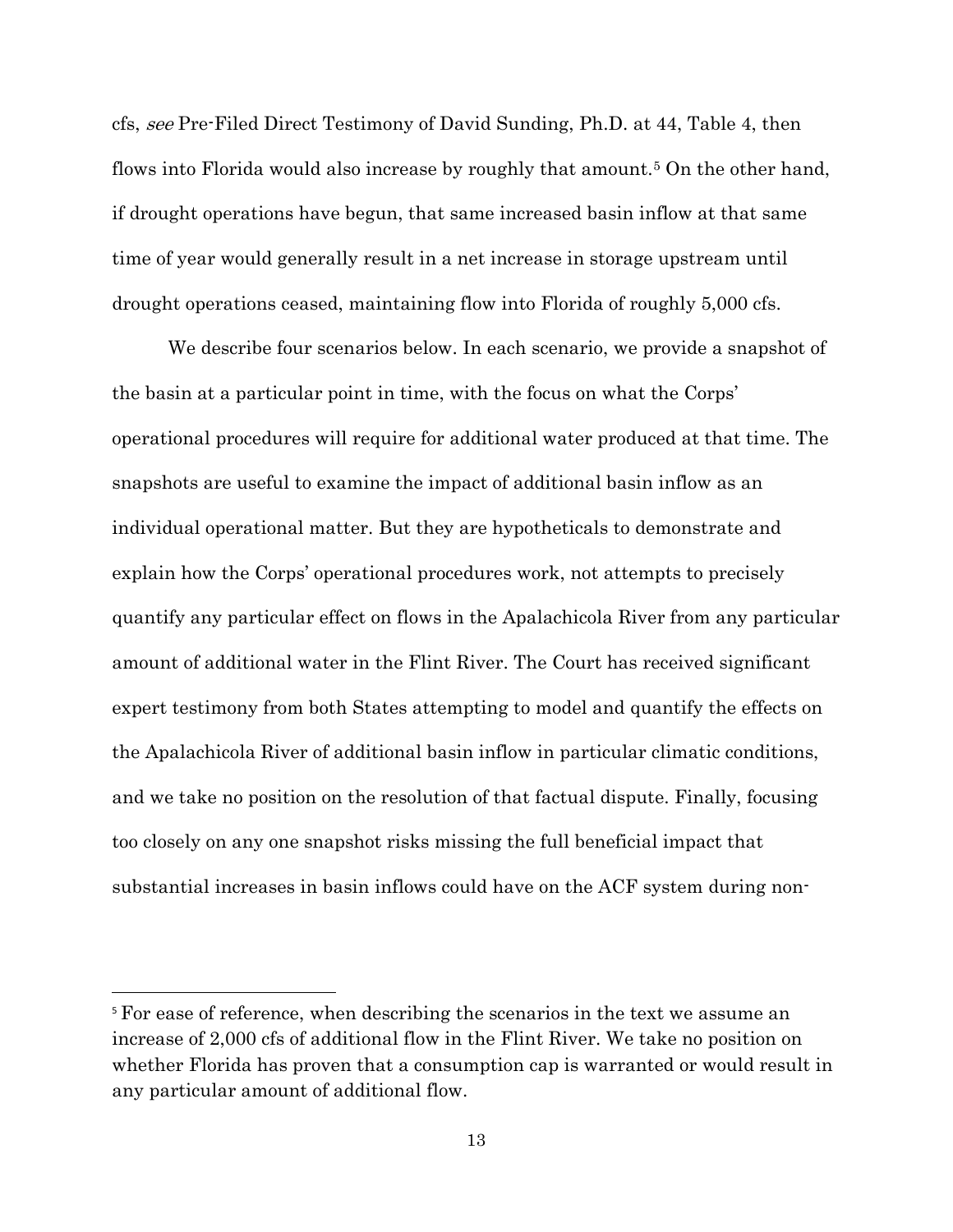flood events. We therefore begin by describing the general beneficial impact increased basin inflow has on the ACF system as a whole.

General Benefits from Increased Flow and Increased Storage: The amount of water stored in the Corps' reservoirs is a critical component of the amount of water flowing into the Apalachicola River. When the Corps has more water available to it to store in normal operations, then, depending on the amount of additional basin inflow, the Corps may be able to keep the reservoirs in Zones 1 through 3 longer when climatic conditions become drier. That has a benefit of delaying the onset of drought operations. We discuss opportunities to store more water during normal operations in scenarios 1 and 2 below.

Similarly, once drought operations begin, if the Corps does not have to release as much water from storage to meet the minimum flow requirement from Jim Woodruff Dam, as described in scenario 3, it may be able to extend the amount of time that it can meet the 5,000 cfs minimum flow requirement, as well as shorten how long drought operations persist, because reservoir levels will be higher when the drought ends. Thus, while the opportunity to store more water during drought operations does not immediately increase the flow from Jim Woodruff Dam, reducing the amount of time that the system is in drought operation will increase the amount of time that the Corps operates to provide higher flows into the Apalachicola.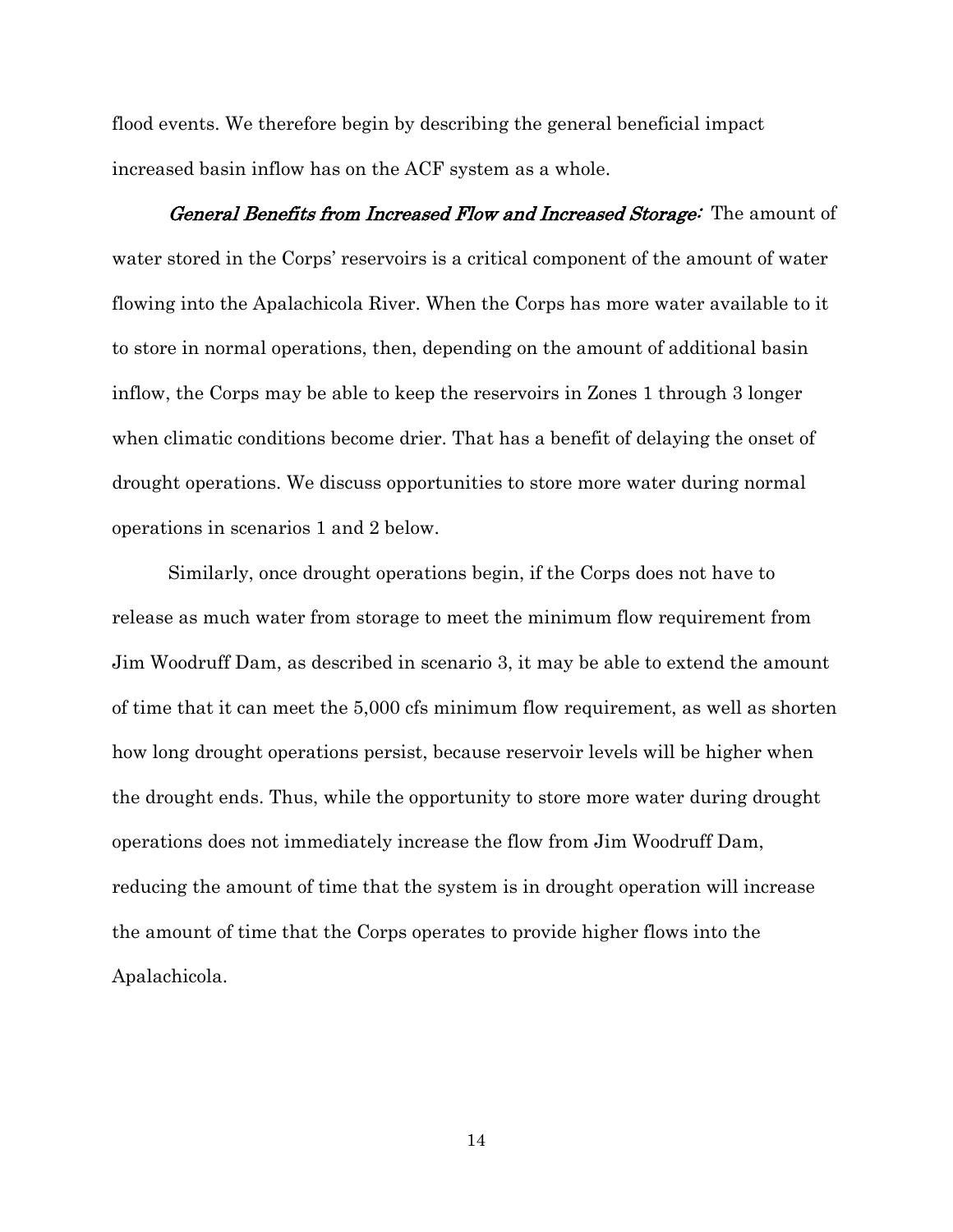Finally, in scenario 4 we describe a situation in which additional flow on the Flint River will be passed through Jim Woodruff Dam, providing an immediate increase in flows to Florida during low-flow periods.

The operational procedures under the proposed Manual for each of the scenarios is highlighted in this chart, with scenario 1 in yellow, scenario 2 in pink, scenario 3 in green, and scenario 4 in blue. The RIOP is the same, except that drought operations would not be triggered until zone 4.

| <b>Months</b>                            | <b>Composite Storage</b><br>Zone  | <b>Basin Inflow (BI) <math>(cfs)^a</math></b> | Releases from JWLD (cfs) <sup>b</sup>            |
|------------------------------------------|-----------------------------------|-----------------------------------------------|--------------------------------------------------|
| March - May                              | Zones 1 and $2$                   | $\geq$ 34,000                                 | $= 25,000$                                       |
|                                          |                                   | $\ge$ = 16,000 and < 34,000                   | $= 16,000 + 50\% \text{ BI} > 16,000$            |
|                                          |                                   | $\ge$ = 5,000 and < 16,000                    | $= BI$                                           |
|                                          |                                   | < 5,000                                       | $= 5,000$                                        |
|                                          | Zone 3                            | $>= 39,000$                                   | $= 25,000$                                       |
|                                          |                                   | $\ge$ = 11,000 and < 39,000                   | $= 11,000 + 50\% \text{ BI} > 11,000$            |
|                                          |                                   | $\ge$ = 5,000 and < 11,000                    | $= BI$                                           |
|                                          |                                   | < 5,000                                       | $= 5,000$                                        |
| June - November                          | Zones $1,2$ , and $3$             | $>= 22,000$                                   | $= 16,000$                                       |
|                                          |                                   | $\geq$ 10,000 and < 22,000                    | $= 10,000 + 50\% \text{ BI} > 10,000$            |
|                                          |                                   | $\ge$ = 5,000 and < 10,000                    | $= BI$                                           |
|                                          |                                   | < 5,000                                       | $= 5,000$                                        |
| December - February                      | Zones $1,2$ , and $3$             | $>= 5,000$                                    | $= 5,000$ (Store all BI $>5,000$ )               |
|                                          |                                   | < 5,000                                       | $= 5,000$                                        |
| <b>IF Drought Triggered</b> <sup>c</sup> | Zone $3$                          | NA                                            | $= 5.000$ (Store all BI $> 5.000$ ) <sup>d</sup> |
| At all times                             | Zone $4$                          | NA                                            | $= 5,000$ (Store all BI $> 5,000$ )              |
| At all times                             | Corps Exceptional<br>Drought Zone | <b>NA</b>                                     | $= 4,500$ (Store all BI > 4,500) <sup>e</sup>    |

| Scenario 1 |  |
|------------|--|
| Scenario 2 |  |
| Scenario 3 |  |
| Scenario 4 |  |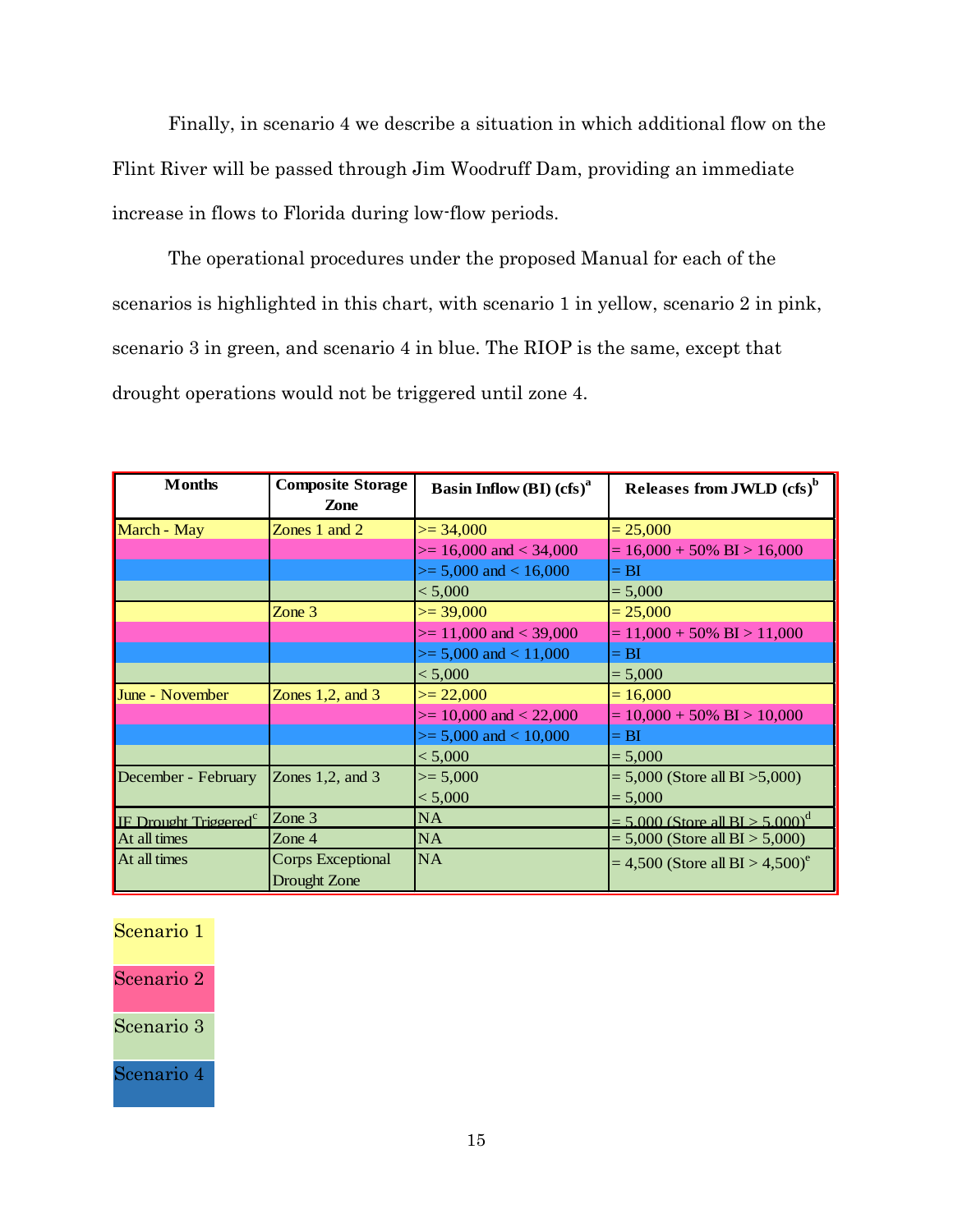a. Basin inflow for composite conservation storage in Zones 1, 2, and 3 are calculated on the basis of the 7-day moving average basin inflow. Basin inflow for composite conservation storage in Drought Operations, Zone 4 or lower (Drought Zone) is calculated on the basis of the one-day basin inflow.

b. Consistent with safety requirements, flood risk management purposes, and equipment capabilities. c. Drought plan is triggered when the composite conservation storage falls into Zone 3, the first day of each month represents a decision point

d. Once drought operation triggered, reduce minimum flow to 5,000 cfs following the maximum ramp rate schedule

e. Once composite storage falls below the top of the Drought Zone ramp down to 4,500 cfs at rate of 0.25 ft/day

*Scenario 1 (High Flow):* In the first scenario, we consider the operations when flow is high and the Corps is operating normally (that is, drought operations have not been initiated). In that case, Jim Woodruff Dam has a minimum discharge requirement that is a fixed amount when the seven-day basin inflow is greater than a threshold flow set by the Corps, as reflected in the chart above. For example, with a June basin inflow of 22,000 cfs, releases from Jim Woodruff Dam are at least 16,000 cfs, with all of the inflow over 16,000 cfs available for storage. Thus, if a consumption cap were to increase basin inflow from 22,000 cfs to 24,000 cfs, then the Corps' ability to store water would increase from 6,000 cfs to 8,000 cfs, because the additional water on the Flint River will be used to meet the 16,000 cfs flow requirement at Jim Woodruff Dam. Apalachicola River flows will likely remain the same unless no storage space is available in the reservoirs. If the conservation pools of the reservoirs are full, Apalachicola River flow will increase by the amount the Flint River flow increases.

Scenario 2 (Moderate Flow): Again, for scenario 2 we assume the Corps is in normal operations but basin inflow is somewhat less than in scenario 1. Under that scenario, the minimum discharge requirement at Jim Woodruff Dam is to release a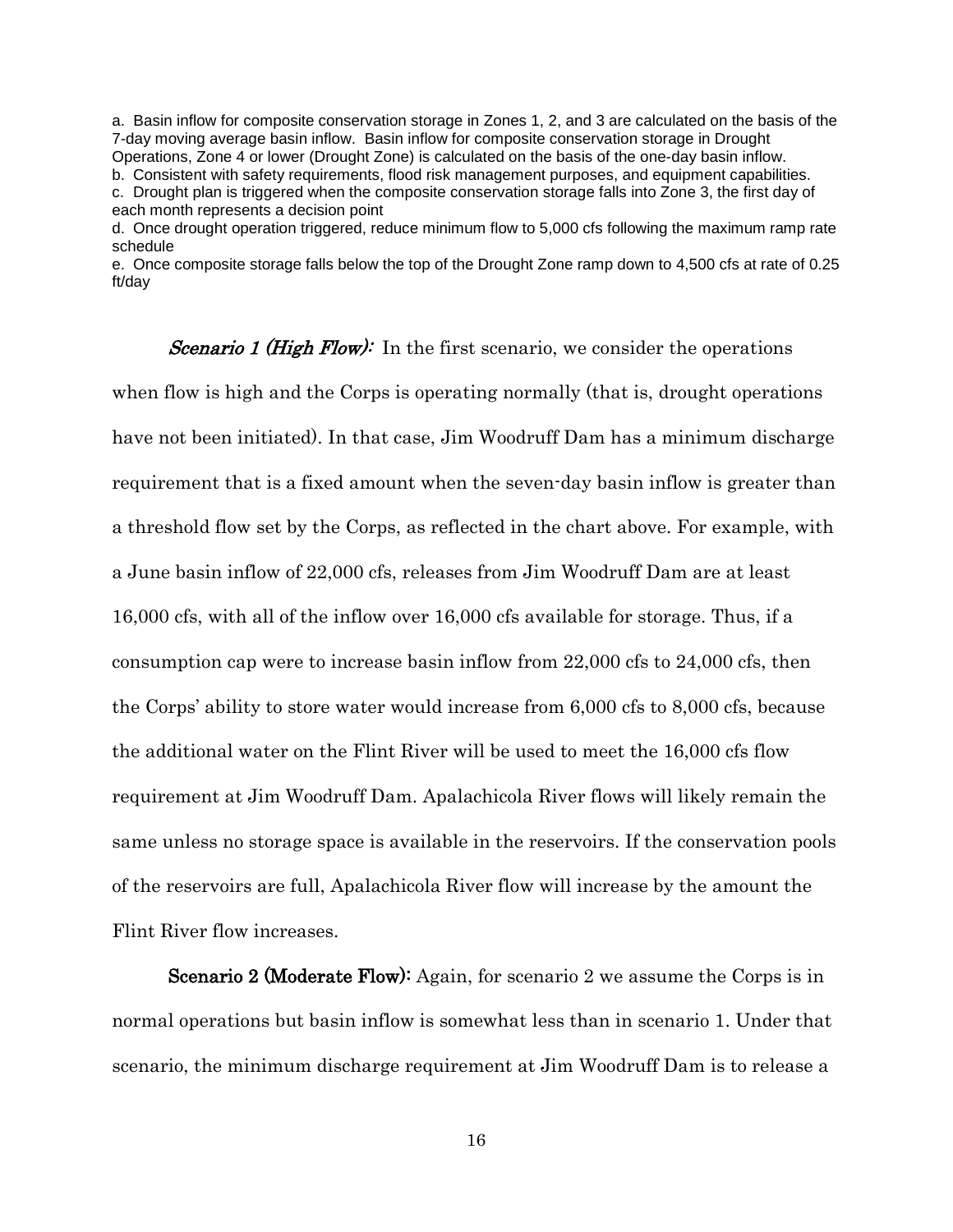set threshold flow plus half of the basin inflow above that threshold. For example, with a May basin inflow of 16,000 cfs, the Corps will release 16,000 cfs from Jim Woodruff Dam. If a consumption cap were to increase the basin inflow to 18,000 cfs, the Corps would store an additional 1,000 cfs, and the release from Jim Woodruff Dam would be 17,000 cfs. Thus, flows in the Apalachicola River will increase by roughly half of the amount the Flint River flow increases.

*Scenario 3 (Extreme Low Flow)*: In this scenario we describe how the Corps would operate assuming that drought operations have already been triggered (the operations would be functionally the same in the winter months, even in normal operations). In that situation, the Corps would operate to satisfy the minimum discharge at Jim Woodruff Dam of 5,000 cfs (or 4,500 cfs in the drought zone), with additional discretionary releases as necessary to meet other project purposes, like hydropower generation and flood risk management.

During drought operations, if basin inflow without a consumption cap were 3,000 cfs, the Corps would release 2,000 cfs from storage in the three upstream reservoirs to meet the minimum flow requirement of 5,000 cfs at Jim Woodruff Dam. If a consumption cap produced 2,000 cfs of additional flow on the Flint River, and basin inflow thereby increased to 5,000 cfs, then the Corps would not need to release water from storage to meet the minimum flow requirement and would not do so as a matter of course. Thus, in drought operations additional water can be stored in the reservoirs because any additional water from the Flint River will be used to meet the 5,000 cfs minimum flow. The Corps expects in an extreme low flow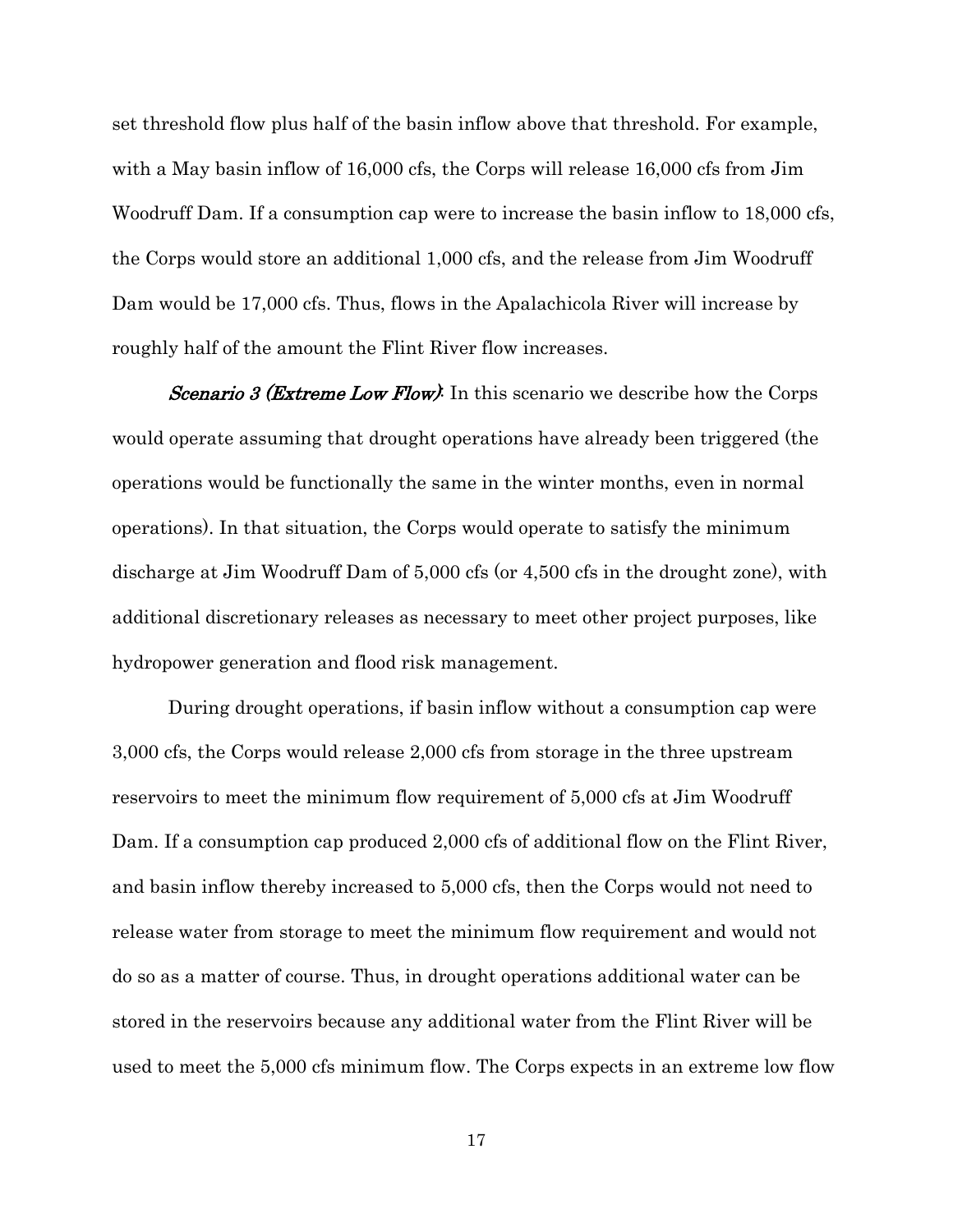scenario that Apalachicola River flows would be very similar with or without a consumption cap until enough water is stored to return the system to normal operations.

Scenario 4 (Low Flow): In this final scenario, we consider low flows of between 5,000 and 10,000 cfs during a time when the reservoirs have not yet reached a level to trigger drought operations. In that situation, the releases from Jim Woodruff Dam will match the basin inflow during the spawning and nonspawning seasons. Thus, in July of a year where basin inflows are 6,000 cfs, the Corps will release 6,000 cfs from Jim Woodruff Dam. If a consumption cap increases basin inflow by 2,000 cfs, then the Corps will release 8,000 cfs from Jim Woodruff Dam. No additional water will be stored into the federal projects because any additional water from Flint River will be used to match the seven-day basin inflow. The flow in the Apalachicola River will therefore increase by the same amount that the Flint River flow increases.

#### **CONCLUSION**

In our amicus brief at the motion to dismiss stage, we said that "[i]t is at least plausible that a cap on Georgia's consumption, particularly with respect to the Flint River, which is unregulated by the Corps, would increase the basin inflows and thereby increase the amount of water flowing into Florida" when the Corps is operating to match basin inflows. We also noted that it "is also plausible that an increased flow during wet times would provide a cushion during low-flow periods, so that it would be possible to maintain a flow rate of greater than 5,000 cfs for a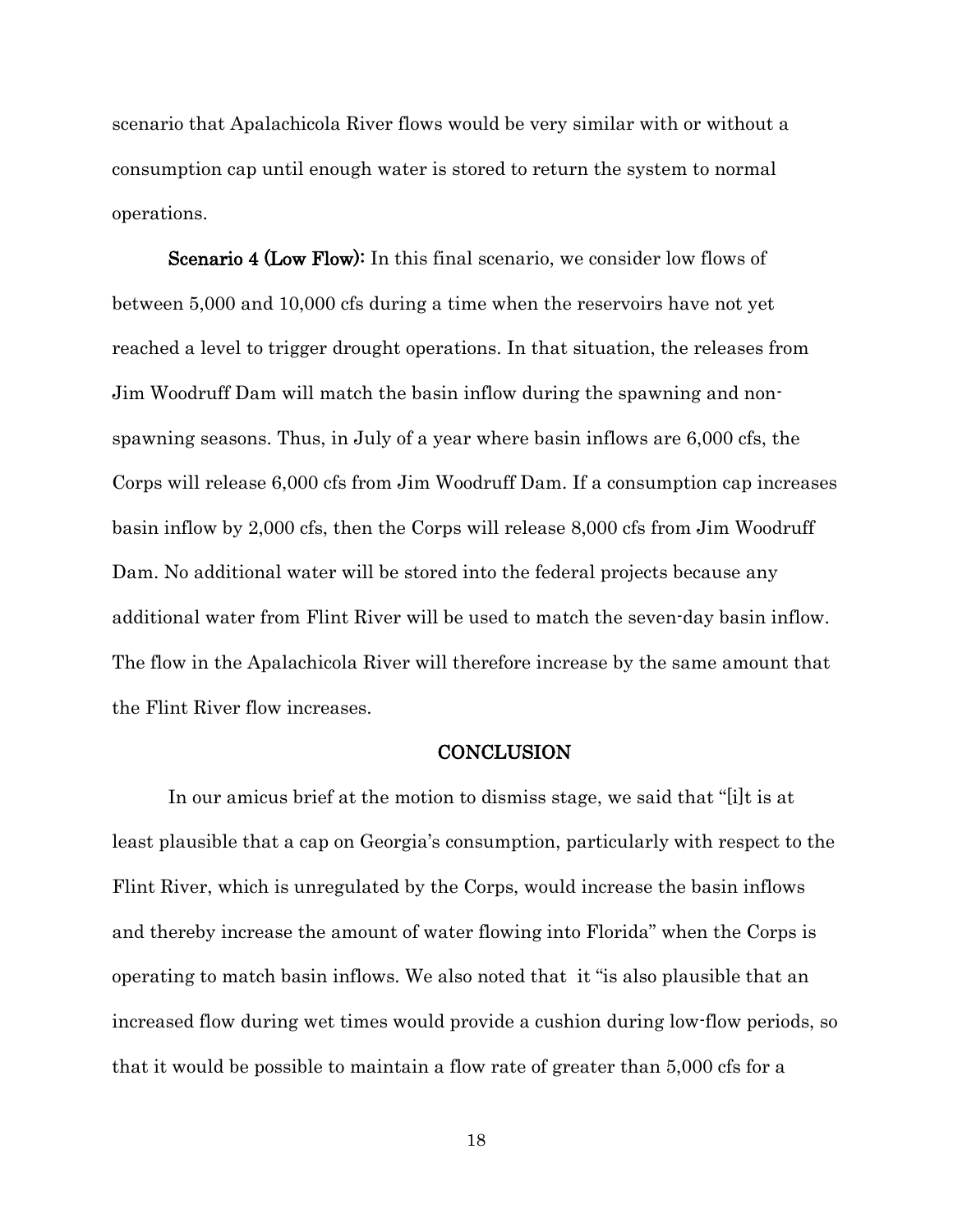longer period of time without any alteration of the Corps' operations." As we have explained, it remains plausible that those things are true. In our judgment, reductions in consumption on the Flint River would not be likely to adversely affect the Corps' operations, and could—depending on the amount—have beneficial impacts on the system by making more water available for various purposes during times of low flow. The United States takes no position on whether Florida has proved that a consumption cap would produce enough additional basin inflow at the right times to redress Florida's alleged harm and justify the cost of imposing a consumption cap in this case.

Respectfully submitted,

IAN HEATH GERSHENGORN Acting Solicitor General JOHN C. CRUDEN Assistant Attorney General EDWIN S. KNEEDLER Deputy Solicitor General ANN O'CONNELL Assistant to the Solicitor General

/s/ Michael T. Gray MICHAEL T. GRAY, United States Department of Justice Environment & Natural Resources Division 701 San Marco Blvd. Jacksonville, FL 32207

Attorneys for the United States of America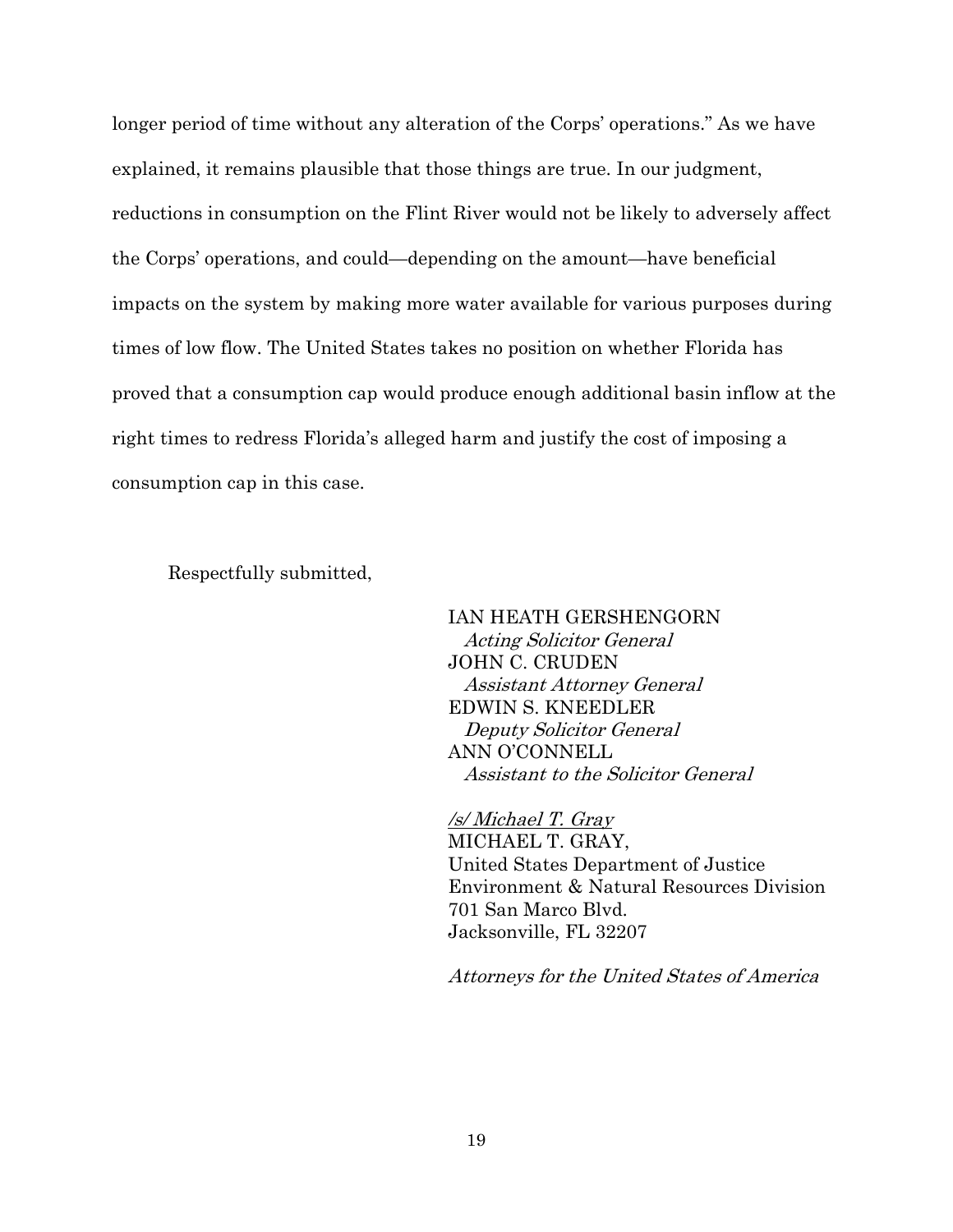No. 142, Original

# In The

\_\_\_\_\_\_\_\_\_\_\_\_\_\_\_\_\_\_\_\_\_\_\_\_\_\_\_\_\_\_\_\_\_\_\_\_\_\_\_\_\_\_\_\_\_\_\_\_\_\_\_\_\_\_\_

## Supreme Court of the United States

\_\_\_\_\_\_\_\_\_\_\_\_\_\_\_\_\_\_\_\_\_\_\_\_\_\_\_\_\_\_\_\_\_

## STATE OF FLORIDA,

Plaintiff

v.

STATE OF GEORGIA

Defendant

Before the Special Master

\_\_\_\_\_\_\_\_\_\_\_\_\_\_\_\_\_\_\_\_\_\_\_\_\_\_\_\_\_\_\_\_\_

Hon. Ralph I. Lancaster

## CERTIFICATE OF SERVICE

This is to certify that the foregoing United States' Brief as Amicus Curiae has been served this 15th day of December, 2016, in the manner specified below:

| For State of Florida               | For State of Georgia      |
|------------------------------------|---------------------------|
|                                    |                           |
| By U.S. Mail and Email:            | By U.S. Mail and Email:   |
| Gregory G. Garre                   | Craig S. Primis, P.C.     |
| Counsel of Record                  | Counsel of Record         |
| Latham & Watkins LLP               | Kirkland & Ellis, LLP     |
| 555 11th Street, NW                | 655 15th St., NW          |
| Suite 1000                         | Washington, D.C. 20005    |
| Washington, DC 20004               | Craig.primis@kirkland.com |
| $T: (202)$ 637-2207                |                           |
| gregory.garre@lw.com               | By Email Only:            |
|                                    | Samuel S. Olens           |
| Jonathan L. Williams               | <b>Britt Grant</b>        |
| Deputy Solicitor General           | Sarah H. Warren           |
| Office of Florida Attorney General | Seth P. Waxman            |